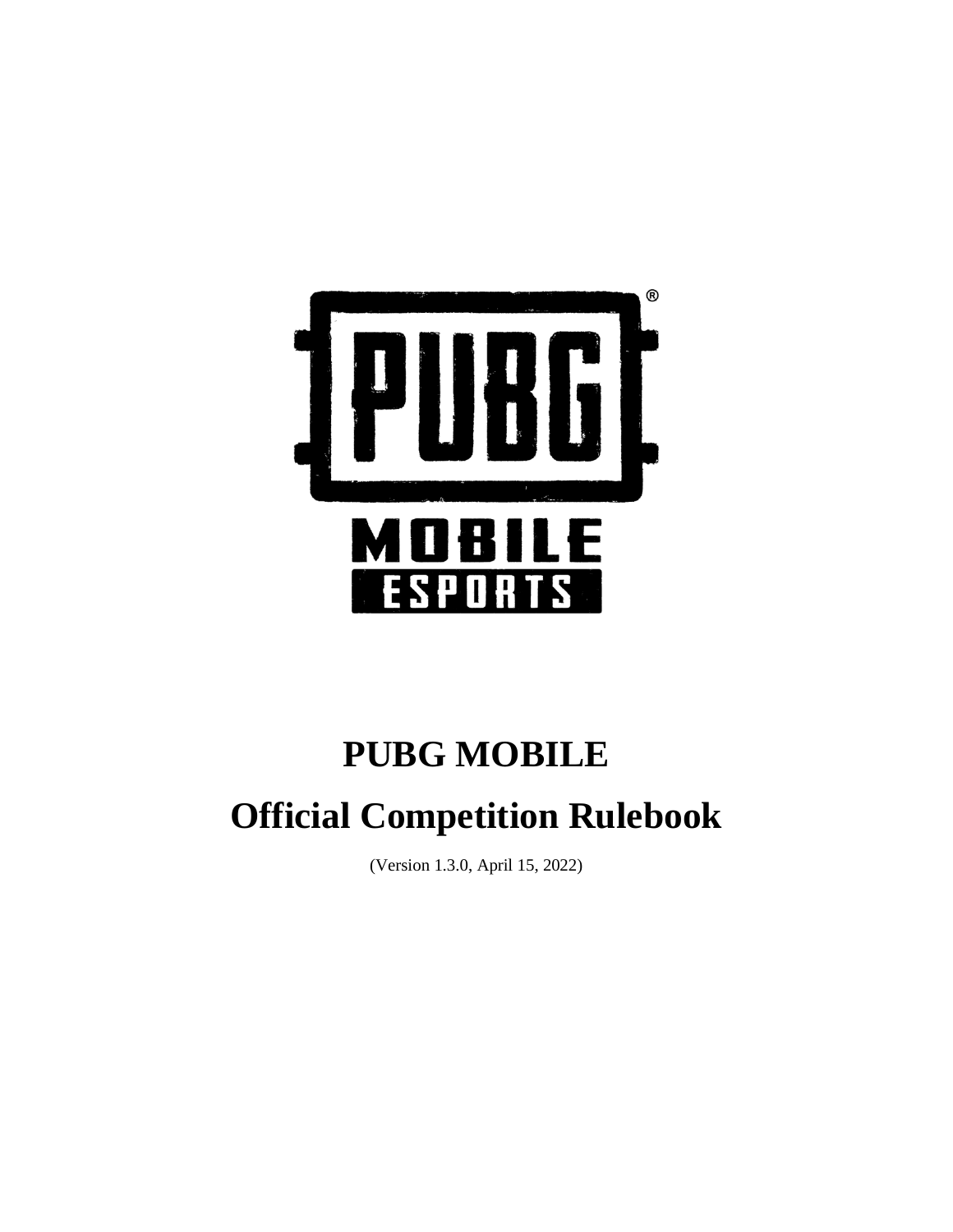

### **Table of Contents**

| 1.               |      |  |
|------------------|------|--|
|                  | 1.1. |  |
|                  | 1.2. |  |
|                  | 1.3. |  |
|                  | 1.4. |  |
| 2.               |      |  |
|                  | 2.1. |  |
|                  | 2.2. |  |
|                  | 2.3. |  |
|                  | 2.4. |  |
|                  | 2.5. |  |
| 3.               |      |  |
|                  | 3.1. |  |
|                  | 3.2. |  |
|                  | 3.3. |  |
|                  | 3.4. |  |
|                  | 3.5. |  |
|                  | 3.6. |  |
|                  | 3.7. |  |
| $\overline{4}$ . |      |  |
|                  | 4.1. |  |
|                  | 4.2. |  |
|                  | 4.3. |  |
|                  | 4.4. |  |
|                  | 4.5. |  |
| 5.               |      |  |
|                  | 5.1. |  |
|                  | 5.2. |  |
|                  | 5.3. |  |
|                  | 5.4. |  |
|                  | 5.5. |  |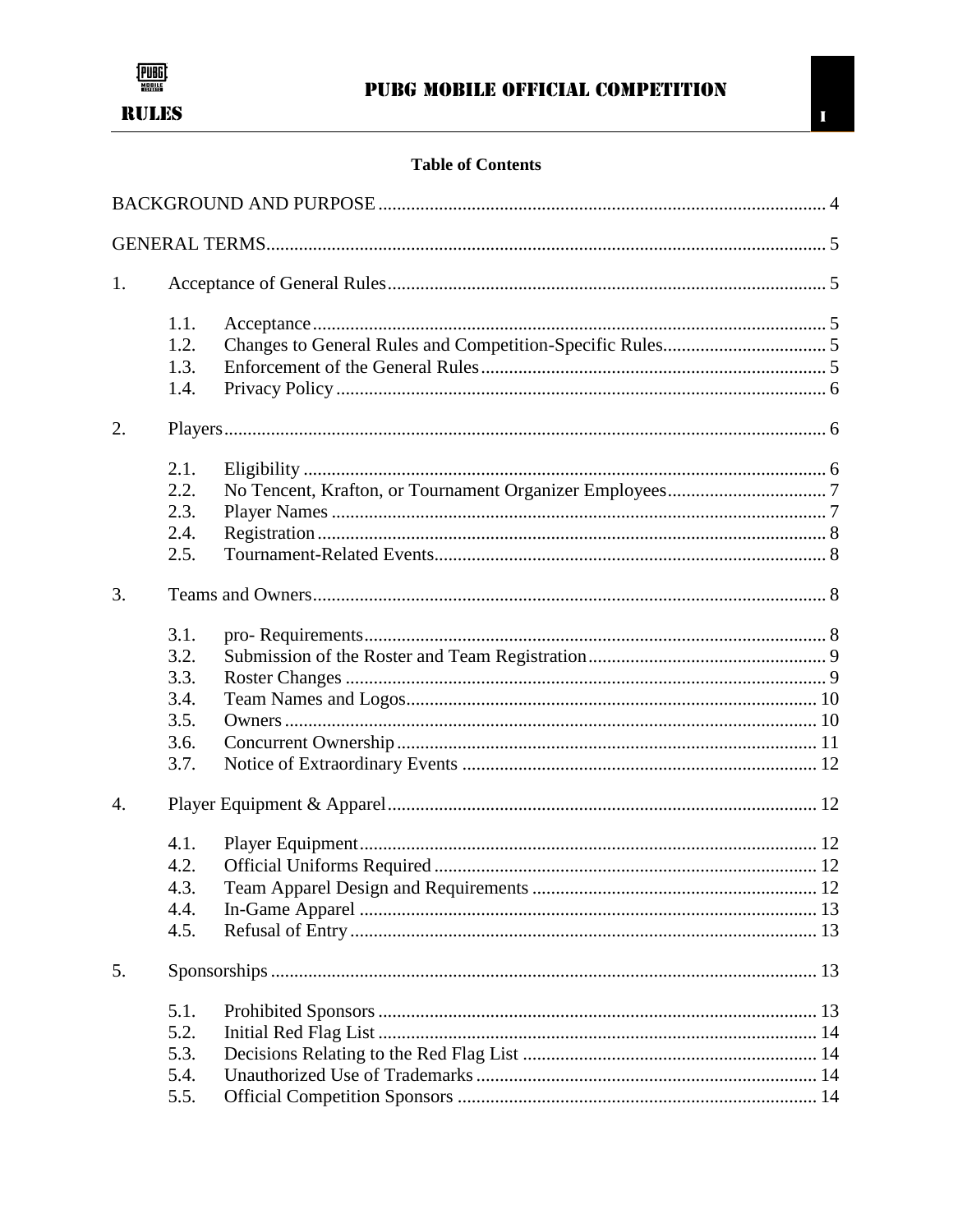

### PUBG MOBILE OFFICIAL COMPETITION

| 6.  |       |  |
|-----|-------|--|
|     | 6.1.  |  |
|     | 6.2.  |  |
|     | 6.3.  |  |
|     | 6.4.  |  |
| 7.  |       |  |
|     | 7.1.  |  |
|     | 7.2.  |  |
|     | 7.3.  |  |
| 8.  |       |  |
|     | 8.1.  |  |
|     | 8.2.  |  |
| 9.  |       |  |
|     | 9.1.  |  |
|     | 9.2.  |  |
|     | 9.3.  |  |
|     | 9.4.  |  |
| 10. |       |  |
|     | 10.1. |  |
|     | 10.2. |  |
|     | 10.3. |  |
|     | 10.4. |  |
|     | 10.5. |  |
| 11. |       |  |
|     | 11.1. |  |
|     | 11.2. |  |
|     | 11.3. |  |
|     | 11.4. |  |
|     | 11.5. |  |
| 12. |       |  |
|     |       |  |
|     |       |  |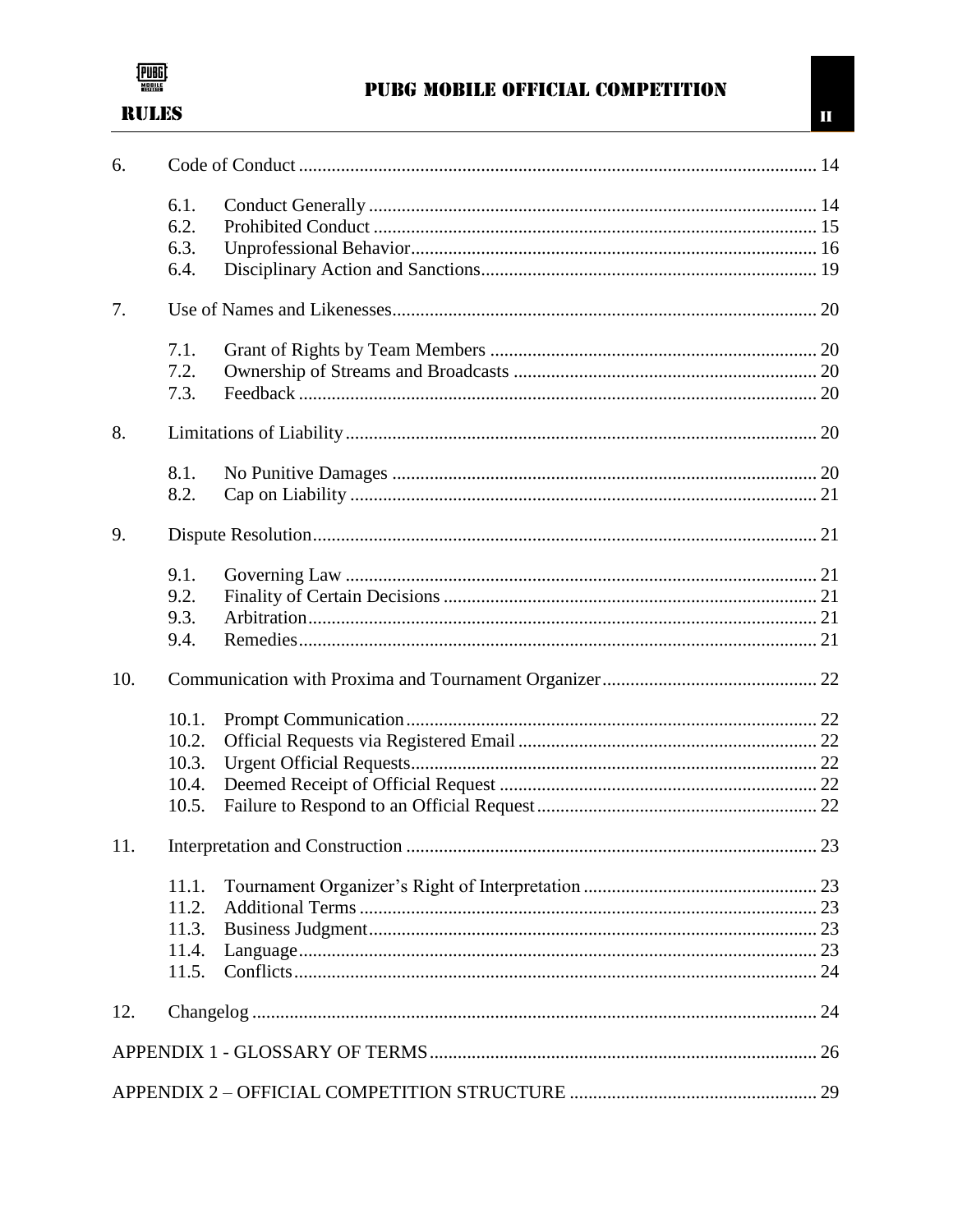

### PUBG MOBILE OFFICIAL COMPETITION

| $\overline{2}$ . |      |                                                              |  |
|------------------|------|--------------------------------------------------------------|--|
|                  | 2.1. |                                                              |  |
|                  | 2.2  |                                                              |  |
|                  | 2.3. |                                                              |  |
| 3.               |      |                                                              |  |
| $\overline{4}$ . |      |                                                              |  |
|                  |      | APPENDIX 3 - TEAM MEMBER CERTIFICATE AND ACCEPTANCE FORM  32 |  |
|                  |      |                                                              |  |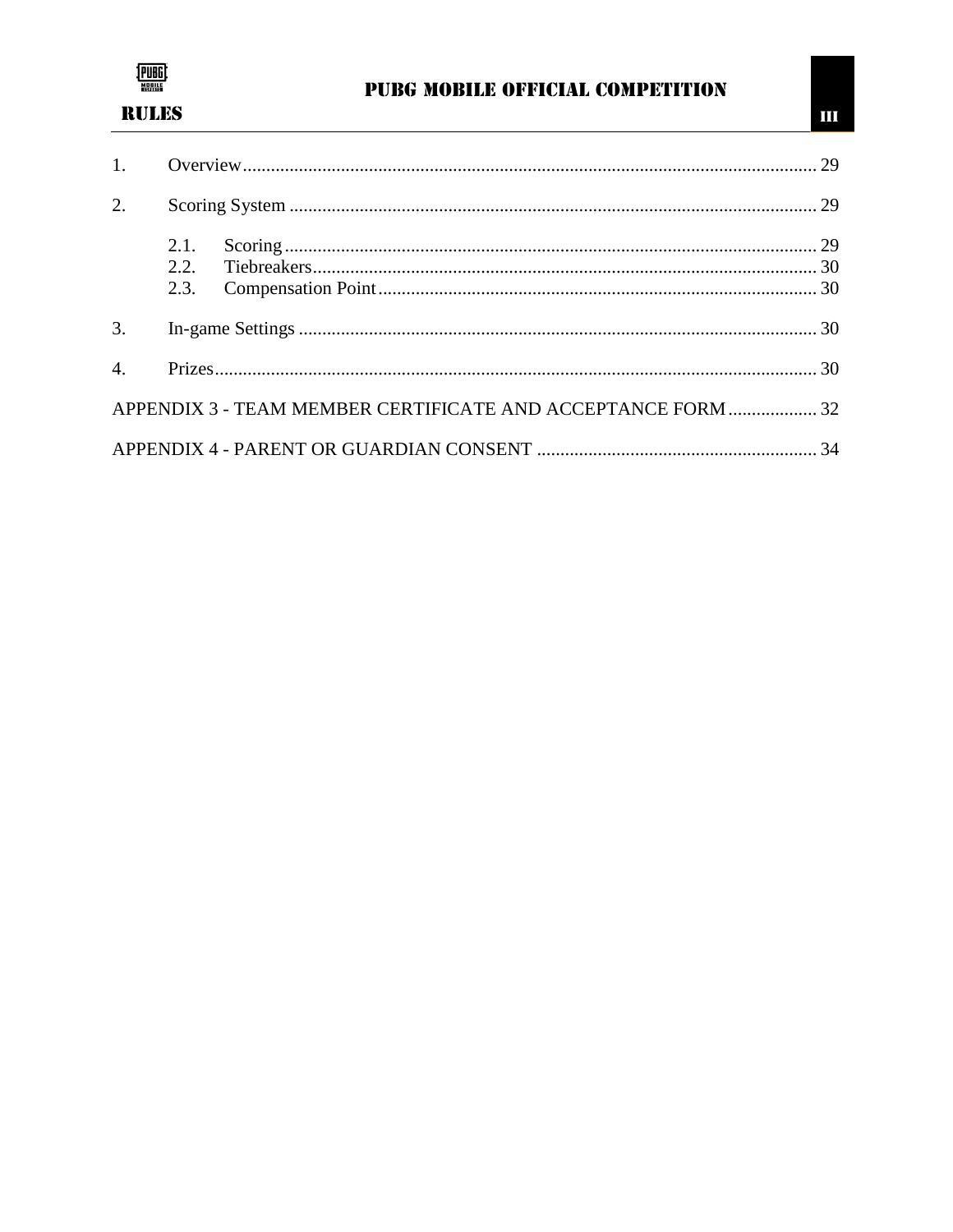

### <span id="page-4-0"></span>**BACKGROUND AND PURPOSE**

Proxima Beta Pte. Limited (**"Proxima"**) owns the rights to distribute the mobile game *PlayerUnknown's Battlegrounds Mobile* (**"PUBG MOBILE"**) worldwide, except in India, Korea, and Japan. Proxima has created a top tier of official competitions that feature play of PUBG MOBILE at an elite level, including the PUBG MOBILE Nationals/Regional Championships, PUBG MOBILE Pro League, Mid Season Tournament, and PUBG MOBILE Global Championship These top-tier, elite competitions are referred to as the **"Official Competitions"**.

These PUBG MOBILE Official Competition Rules (**"General Rules"**) establish the general rules, terms and conditions applicable to the play of PUBG MOBILE at all Official Competitions. They include rules governing matters like player eligibility, player transfers, and player conduct that apply to all Official Competitions. These General Rules include (1) the general terms set forth in Sections below (**"General Terms"**), (2) the registration procedures, requirements and rules that are displayed on the PUBG MOBILE website at the time of registration (**"Registration Requirements"**), and (3) the specific terms in the attached Appendices.

In addition to the General Rules, Proxima has also issued rules that apply to one specific Official Competition and not to others (the **"Competition-Specific Rules"**). The Competition-Specific Rules establish rules, terms and conditions for matters like prize pool, schedule and playoff structure that vary from tournament to tournament.

The Glossary in Appendix 1 has helpful definitions and explanations that are applicable to these General Rules and the Competition-Specific Rules.

These General Rules apply to and are binding on: (1) the individual (natural person), entity and/or group (**"Owners"**) who registered a team (**"Team"**) to participate in an Official Competition, and (2) to each Team's players, managers, coaches, owners and other representatives. A Team's players, managers, coaches, Owners and other representatives are referred to in in these General Rules as the **"Team Members"**.

These General Rules apply to online qualifiers, regular season and post-season play, including the Global Championship, and to any other match, game, tournament or event that is part of an Official Competition (**"Tournament"**). The Competition-Specific Rules for a particular Official Competition apply to all stages, seasons or splits for that Official Competition. These General Rules and the applicable Competition-Specific Rules form a contract between a Team Member and Proxima. Each Team Member must read, understand, and agree to these General Rules and the applicable Competition-Specific Rules before participating in any Tournament.

**BY PARTICIPATING IN ANY TOURNAMENT, YOU AGREE TO THESE GENERAL RULES AND THE COMPETITION-SPECIFIC RULES APPLICABLE TO THAT TOURNAMENT. IF YOU DO NOT ACCEPT THESE GENERAL RULES AND THE APPLICABLE COMPETITION-SPECIFIC RULES AND ABIDE BY THEM DURING YOUR PARTICIPATION IN THE TOURNAMENTS, YOU WILL NOT BE ELIGIBLE TO PARTICIPATE IN AN OFFICIAL COMPETITION.**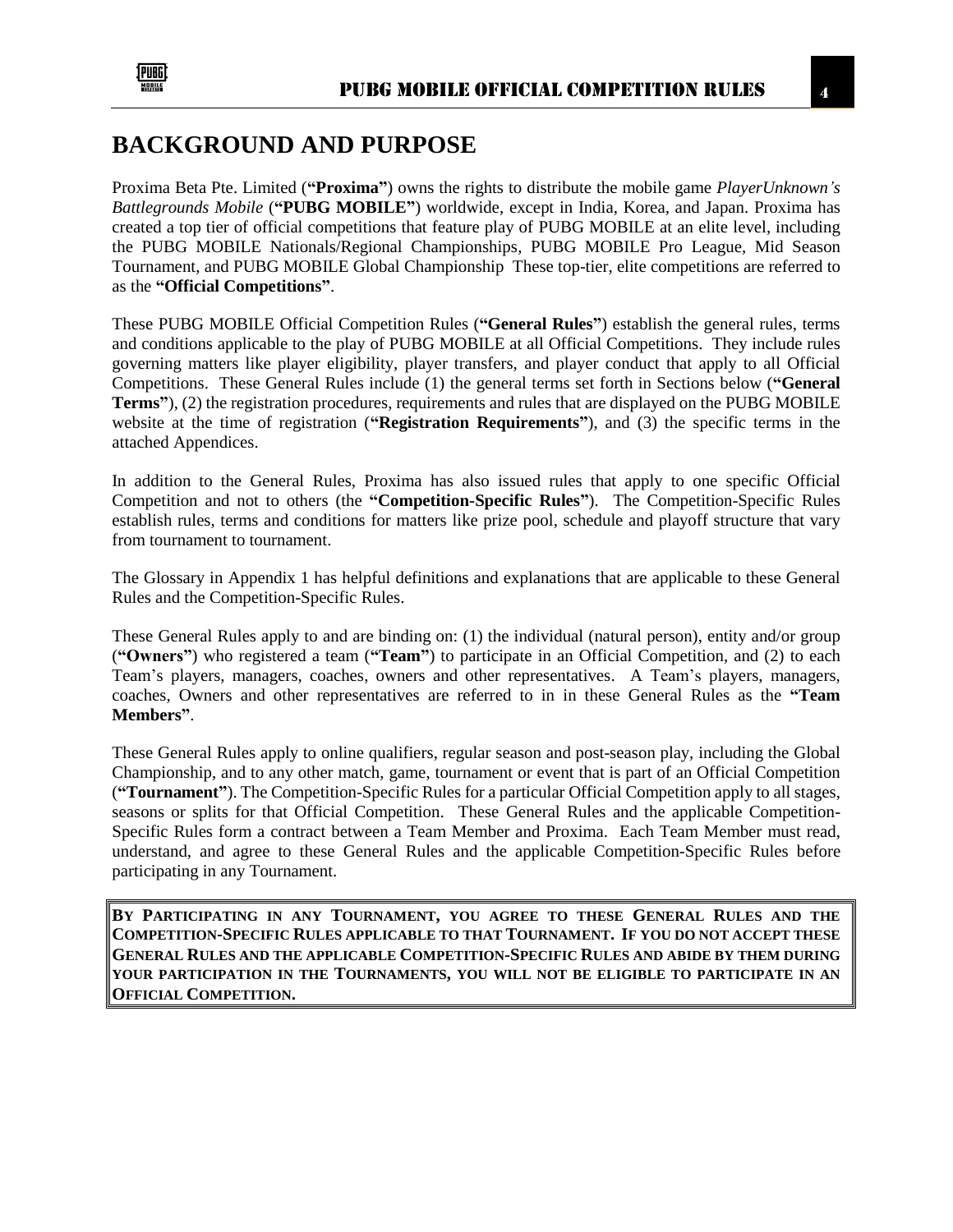

### <span id="page-5-0"></span>**GENERAL TERMS**

# <span id="page-5-2"></span><span id="page-5-1"></span>**1. Acceptance of General Rules**

### **1.1. Acceptance**

- 1.1.1. Each Team Member must agree to these General Rules and the applicable Competition-Specific Rules in order to participate in any Tournament. A Team Member may accept these General Rules or the applicable Competition-Specific Rules by registering to participate in an Official Competition in accordance with the Registration Requirements or by participating in any Tournament.
- 1.1.2. When a Team Member arrives at a LAN Event, she or he may be asked to sign an acknowledgment form before the Tournament begins. This form confirms that the Team Member has accepted and agreed to abide by these General Rules and the applicable Competition-Specific Rules. A Team Member's failure or refusal to sign an acknowledgment form when asked to do so may result in sanctions, including: (i) disqualification of the Team Member or the Team Member's Team from the applicable Tournament; (ii) forfeiture of any and all prizes earned by the Team Member or such Team Member's Team; and/or (iii) forfeiture of Team Member's or such Team Member's Team's slot in the applicable Tournament. A Team Member who is not asked to sign an acknowledgement form may accept these General Rules and the Registration Requirements as provided in Section 1.1.1.

#### <span id="page-5-3"></span>**1.2. Changes to General Rules and Competition-Specific Rules**

The field of esports and the mobile games played in esports are changing rapidly, and these General Rules and the Competition-Specific Rules will have to be updated or supplemented periodically to take account of developments in the industry, changes to the business model for esports and updates to PUBG MOBILE. Accordingly, Proxima may update, amend or supplement these General Rules and the Competition-Specific Rules from time to time, and may interpret or apply these General Rules and the Competition-Specific Rules by releasing online postings, instructional videos, emails or texts that provide instructions and guidance to Team Members. Any material changes to these General Rules or the Competition-Specific Rules will be provided to the Team's Team Captain using the email address listed as part of the online registration process. Each Team Captain will be responsible for distributing updates and other communications relating to these General Rules and the Competition-Specific Rules to other Team Members. Participation in any Tournament will constitute acceptance of the changed rules, instructions and guidance.

### <span id="page-5-4"></span>**1.3. Enforcement of the General Rules**

Proxima has retained a third-party tournament organizer (**"Tournament Organizer"**) to operate certain Tournaments. The Tournament Organizer will be responsible for, among other things, providing officials, referees and administrators for each Tournament (**"Tournament Officials"**) and for ensuring compliance with these General Rules and the applicable Competition-Specific Rules.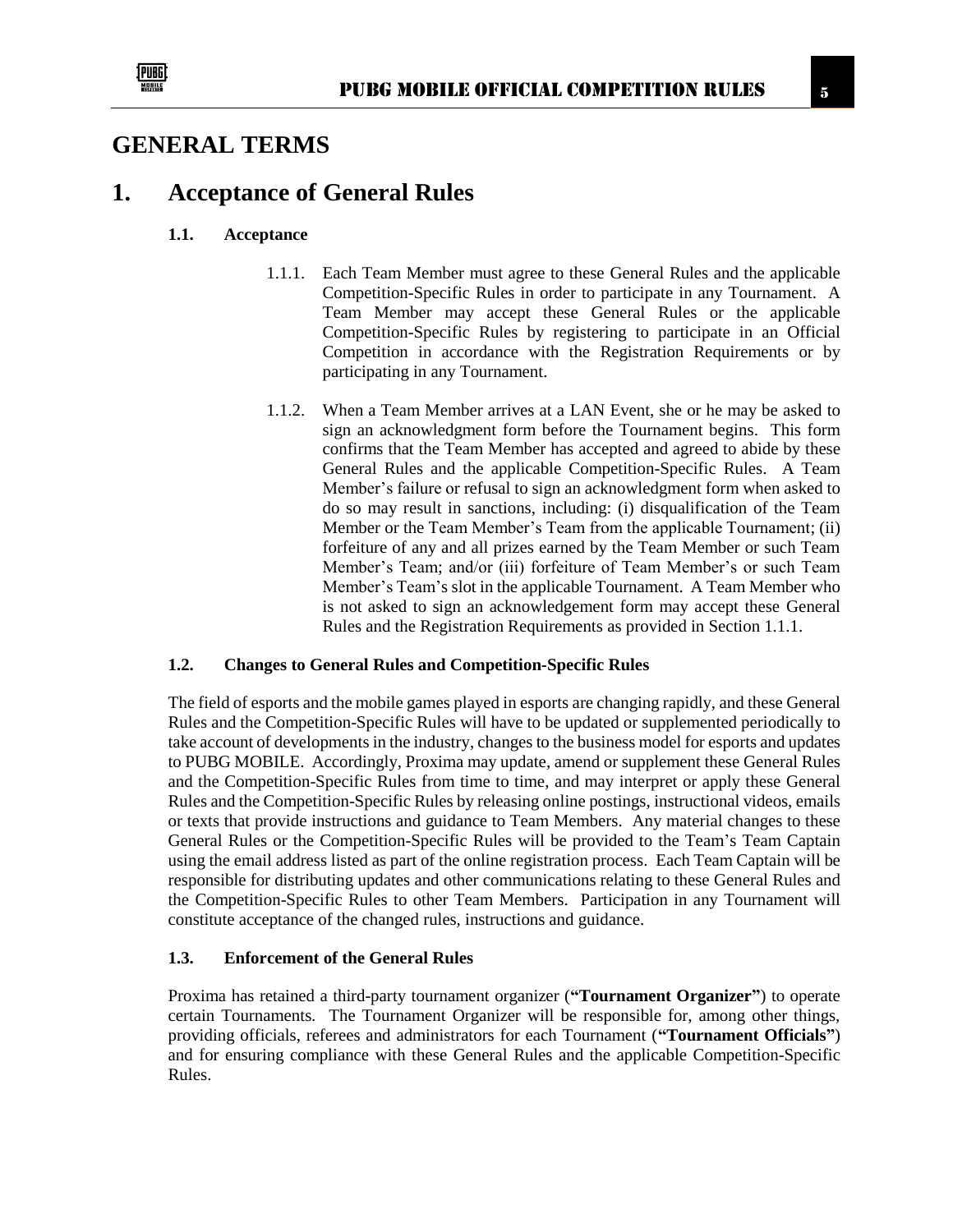

#### <span id="page-6-0"></span>**1.4. Privacy Policy**

Proxima will collect, store, and use a Team Member's personal information in accordance with the Privacy Policy for PUBG MOBILE in effect for the Team Member's Region, which is available at [https://pubgmobile.proximabeta.com/privacy.html.](https://pubgmobile.proximabeta.com/privacy.html)

### <span id="page-6-2"></span><span id="page-6-1"></span>**2. Players**

#### **2.1. Eligibility**

- 2.1.1. **Player Age**. In order to be eligible to participate in a Tournament as a player, an individual must have reached 16 years of age or older (i.e., the player has lived for at least 16 calendar years) as of the Tournament start date. If a player is 16 years of age or older but under the age of majority in his or her country of residence before the start of the Tournament, he or she may still compete in the Tournament if (1) he or she meets the other eligibility criteria in these General Rules and the applicable Competition-Specific Rules, and (2) a parent or legal guardian accepts these General Rules and the applicable Competition-Specific Rules on behalf of the player, and consents to the player's participation in the Tournament using a parental consent form provided by the Tournament Organizer.
- 2.1.2. **Ranking Requirement**. All players on a Team's roster must have held a ranking for PUBG MOBILE of "Platinum" or above, in any mode (TPP or FPP), at the time of registration for any Official Competition.
- 2.1.3. **Multiple Teams**. Players may not play for or contract with more than one Team at a time. If a player enters such an arrangement or contract, Tournament Officials reserve the right to bar the player from playing any future matches until the situation has been resolved and the player is in compliance with the requirements in this Section.
- 2.1.4. **Regional Requirement**. In order to maintain the regional identity of teams that compete in a global competition and to encourage the type of regional identification that is important to fans and sponsors, each Team must maintain, at all times during any Official Competition, at least three players on its roster that are Residents (as defined below) of the Team's home region and at least two of the Team's players participating in any Tournament Game must be Residents of the Team's home Region.
	- (A) **Team's Region**. A Team's home Region is identified by the Team Captain at the time of registration and may not be changed at any time during an Official Competition without the prior written approval of the Tournament Officials.
	- (B) **Resident Defined**. A player is considered a **"Resident"** of a particular Region for the purposes of an Official Competition if the player is, on the date that the player registers for the Official Competition, either (i) a lawful resident of a jurisdiction in such Region on the first day of the Tournament, or (ii) a citizen or national of a country in such Region. All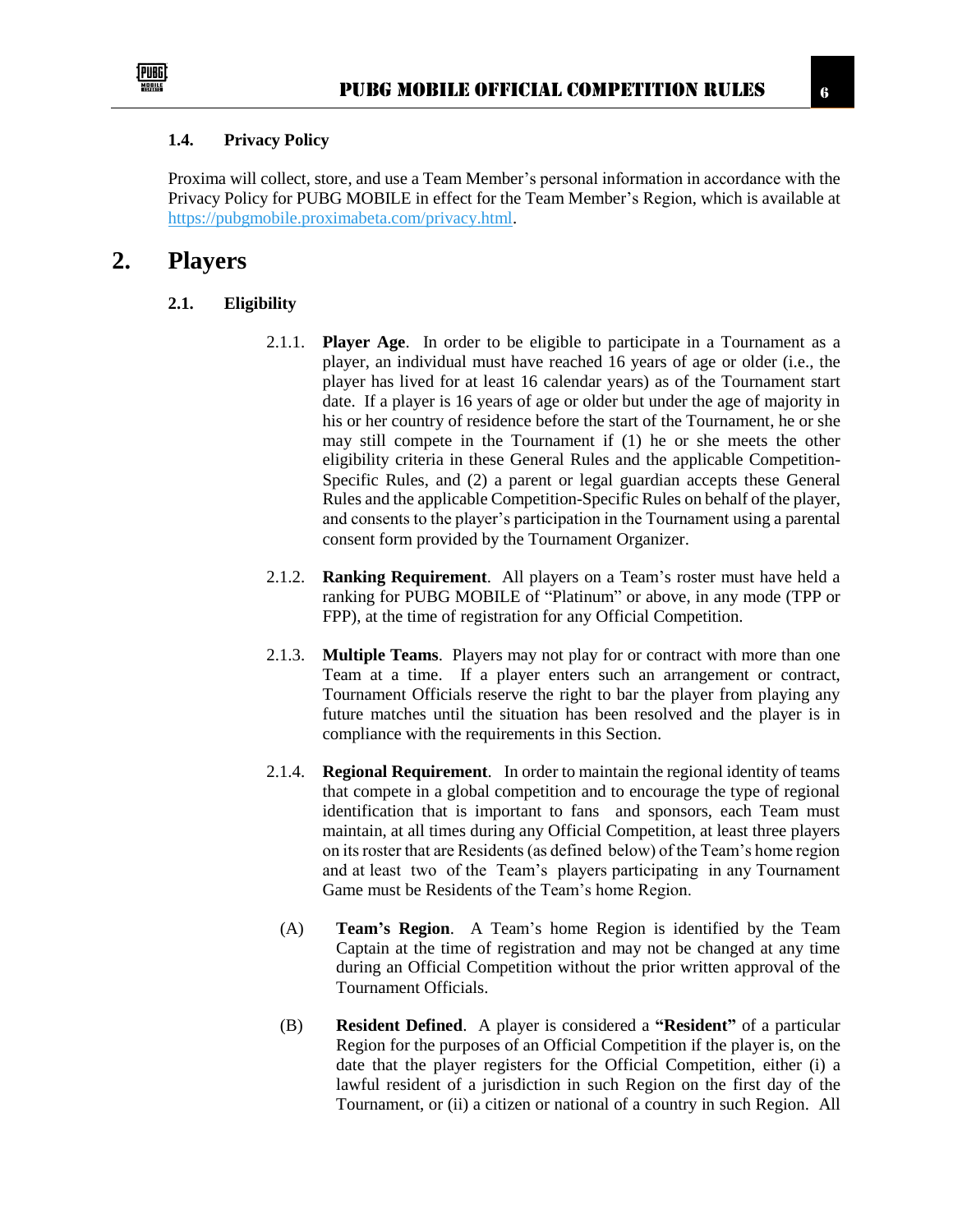

matters relating to the determination of a player's Region or residency shall, for purposes of the Official Competition, be resolved by the Tournament Officials in their sole discretion.

- (C) **Certification of Residency.** All players shall certify their residency prior to participation in any live, in-person Tournament (**"LAN Event"**) by providing proof of residency as defined below. Tournament Officials reserve the right to request legal proof to verify a player's age, residency or compliance with other eligibility requirements in these General Rules or in the Registration Requirements.
- (D) **Proof of Residency.** To be certified as a Resident by Tournament Officials, a player must prove lawful residency in the Region with a valid identification document (e.g. driver's license, passport, national identity card) issued by a governmental authority of a jurisdiction in the Region or have a valid residency visa (i.e., work visa, athlete visa, student visa). For the avoidance of doubt, a tourist visa does not satisfy the residency requirement. Teams that qualify for LAN Events must provide passport information for all players to verify travel arrangements to such LAN Events.
- (E) **Single Residency Status.** A player may only be a Resident of a single Region at any point in time, regardless of whether that player has lawful resident status in multiple Regions. Once a player declares residency in one Region in which he/she is eligible, the player may only switch Regions with advance approval by Tournament Officials. If a player becomes a lawful resident of a jurisdiction located in another Region during the course of a Season, the player will only be recognized as a Resident of such Region as of the date of the first Tournament Game in the next Official Competition.
- (F) **Residence Requirement Violations.** Each Team is responsible for ensuring that its players meet the applicable residency requirements and that the Team has the required minimum number of players who are residents of its Region. It shall be a violation of these General Rules, by both the Team and the player, if a player (or his or her parent or guardian) provides false, misleading or incomplete information resulting in the misclassification of such player's residency and Region. Such a violation will subject the Team and/or player to disciplinary measures as outlined in these General Rules and the Registration Requirements.

### <span id="page-7-0"></span>**2.2. No Tencent, Krafton, or Tournament Organizer Employees**

Team Members may not be employees of Tencent Holdings Limited (**"Tencent"**), Proxima, Krafton, Inc. (formerly Bluehole), the Tournament Organizer or any of their respective affiliates at any point during a Season.

#### <span id="page-7-1"></span>**2.3. Player Names**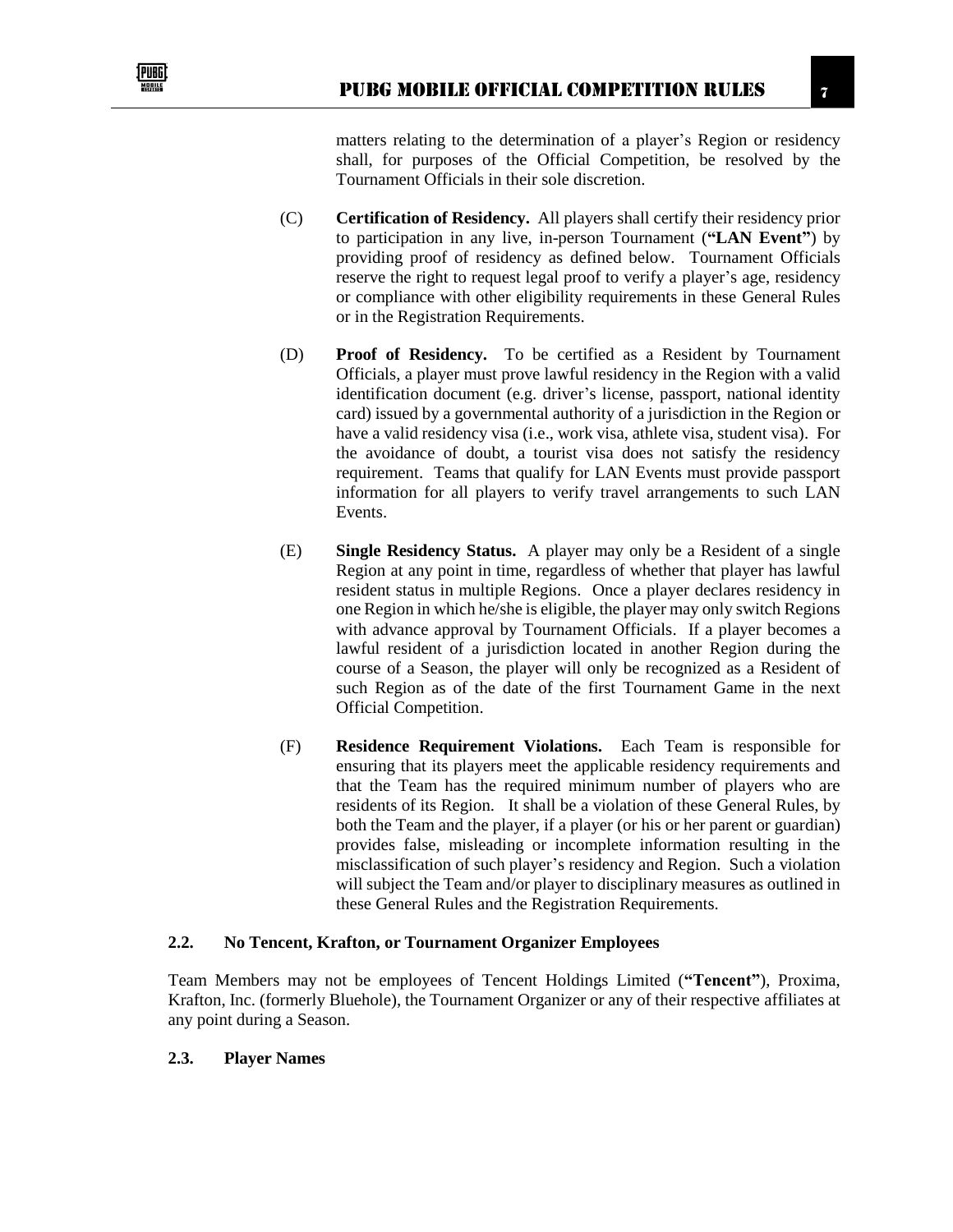

A player's gamer tag or in-game nickname (**"Gamer Tag"**) must consist of the player's Team name (or acronym or other word representative of the Team name) and player name in the format of "TEAMNAMEPLAYERNAME". For example, a player named "Lucky" on team "All Stars" might have the Gamer Tag "ASLucky". Gamer Tags will be selected at the time of registration and may not be changed at any time during a Season without the prior written approval of the Tournament Officials. A Gamer Tag may not include any word or phrase in any language that is offensive, toxic or hurtful. A Gamer Tag may not include all or part of a corporate name or make use of the trademarks or other intellectual property of Proxima, PUBG MOBILE or any third party without the prior written approval of the Tournament Organizer. In order to secure such approval, a player must provide a license agreement, sponsorship agreement or other documentary evidence to the Tournament Organizer sufficient to demonstrate to the satisfaction of the Tournament Organizer that the player is properly licensed to use such third party's intellectual property. Notwithstanding any approval that may be provided by the Tournament Organizer, the entire risk and responsibility for obtaining the right to use a corporate name or the intellectual property of a third party in or as part of a player's name or Gamer Tag shall be with the player. Tournament Officials reserve the right to reject any Gamer Tag selected by a player for any reason and to require

### <span id="page-8-0"></span>**2.4. Registration**

All players must comply with the Registration Requirements to be eligible to compete in any Tournament.

the player to select an alternate Gamer Tag that complies with these General Rules.

#### <span id="page-8-1"></span>**2.5. Tournament-Related Events**

Each player agrees to participate in media interviews, press briefings, streaming sessions, sponsor events, photo or video shoots, charitable events, webcasts, podcasts, chats and other media events that Proxima or the Tournament Organizer organize in connection with the marketing and promotion of the an Official Competition, Tournament and/or PUBG MOBILE (**"Media Events"**), provided that these Media Events do not unduly interfere with a player's game preparation or participation. The reasonable and pre-approved expenses incurred by a player in travel to and from a Media Event will be borne by the Tournament Organizer or Proxima. The Tournament Organizer shall have the right to sanction or disqualify any player or Team that fails to attend and participate fully in any scheduled Media Event.

### <span id="page-8-3"></span><span id="page-8-2"></span>**3. Teams and Owners**

#### **3.1. Pro- Requirements**

3.1.1. **Starters and Substitutes**. Each Team must maintain, at all times during any Official Competition, four players in the Team's starting lineup (**"Starters"**). A Team competing at National/Regional Championship has the option of adding two (2) additional players to act as substitutes (**"Substitutes"**). A Team competing at PMPL or global tournament must have one (1) or two (2) additional players to act as Substitutes. Tournament Officials have the right to disqualify any Team with an incomplete roster. Teams are strongly encouraged to register six (6) players, which is the maximum number of players allowed. The team roster cannot be changed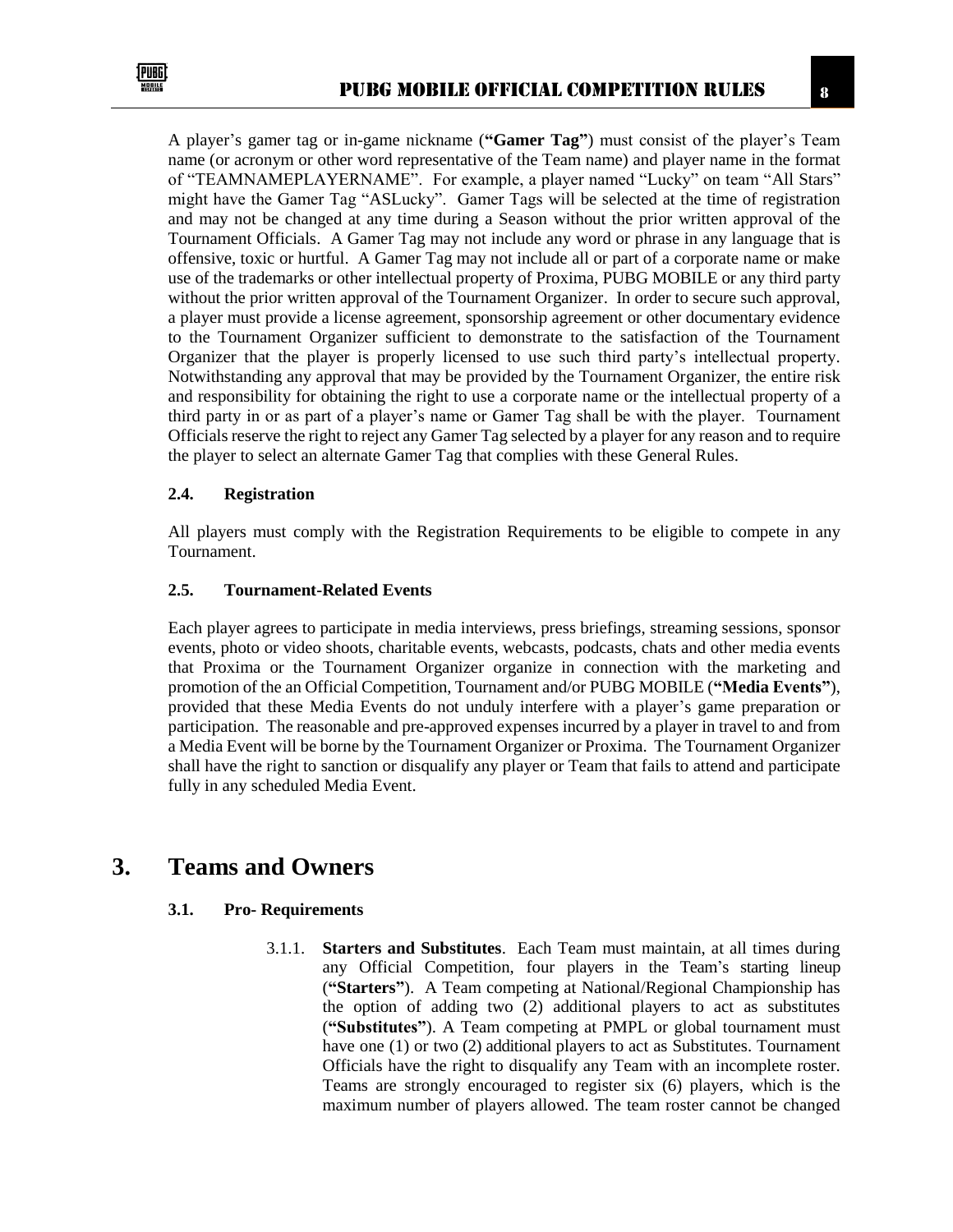

the roster change will be solely decided by the Tournament Officials. A player is eligible for emergency roster change if he or she has not played for a different Team in the qualification tournament or league for the upcoming Official Competition.

- 3.1.2. **Minimum Roster Requirement**. All Starters, and any Substitute who replaces a Starter, must be eligible to participate in all Tournaments. Teams must comply with the minimum roster requirement at all times during any Official Competition. If at any point a Team's roster falls below the minimum roster size, that Team may be disqualified or otherwise sanctioned, unless given permission to drop below the minimum roster by the Tournament Officials, at their sole discretion.
- 3.1.3. **Team Captain.** Each Team must designate one player as its captain when completing the online registration process (**"Team Captain"**). The Team Captain will be responsible for all Team communications with Tournament Officials. The Tournament Officials may rely upon any communications from the Team Captain as being made by all players on the Team. The Team Captain must at all times be a player on the Team's roster. For the avoidance of doubt, the Team Manager (as defined below) or any Owner is eligible to serve as the Team Captain, provided that he or she is also a player on the Team's roster. A Team may not change its Team Captain during a Tournament without the prior written approval of the Tournament Officials.
- 3.1.4. **Team Manager.** Each Team must maintain and keep under contract, at all times during an Official Competition, one person who will act as the Team's manager (**"Team Manager"**). The Team Manager will be designated when the Team completes the online registration process and will be responsible for all logistical and operational communications between Proxima and the Owners of such Team. Proxima and the Tournament Organizer may rely upon any communications from the Team Manager as being made by all Owners of the Team. The Team Captain and any Owner are eligible to serve as the Team Manager. A Team may not change its Team Manager without providing prior written notice thereof to Proxima and the Tournament Organizer.

### <span id="page-9-0"></span>**3.2. Submission of the Roster and Team Registration**

Before the start of any Official Competition, each Team must register its roster (including all Starters and any Substitutes), sponsor, and jersey using the tools provided by the Tournament Officials. Any request on updated sponsor and jersey for the upcoming Official Competition must be pre-approved by the Tournament Official, and Tournament Official may deny the request if the preparation time is not sufficient.

#### <span id="page-9-1"></span>**3.3. Roster Changes**

3.3.1. **Transfer Periods**. Transfer Periods will be scheduled before the beginning of the competitive year and before the second split of the year. Exact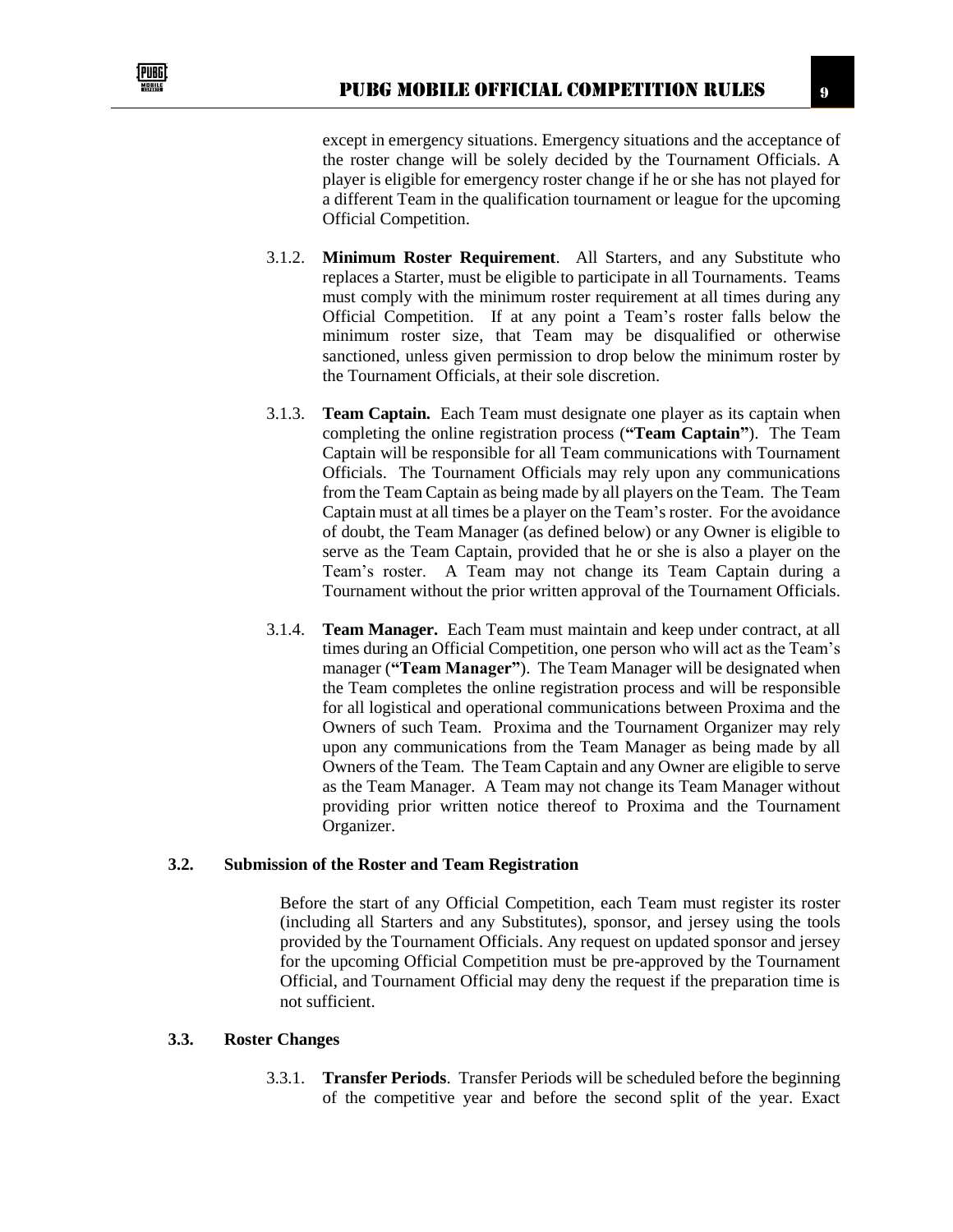

Transfer Periods will be communicated in advance publicly. A Team may only change the players on its roster during time periods set forth in the applicable Competition-Specific Rules (**"Transfer Periods"**). Unless otherwise agreed to by the Tournament Officials, the addition or removal of a player from the Team's roster at any time other than during the Transfer Periods is a violation of these General Rules.

- 3.3.2. **Restrictions on Roster Changes during Transfer Periods**. During a Transfer Period, Teams may change their rosters pursuant to the following rules:
	- (A) Subject to Section 3.3.2(C), a Team may acquire an unlimited number of player(s) who have Pro-Level Experience during a Transfer Period, and may even replace all of the players on its then-current roster with new players having Pro-Level Experience. A player has **"Pro-Level Experience"** if, prior to the date a player joins a Team's roster, the player has previously played in one or more of the following: PUBG MOBILE Club Open Finals or higher level of competition prior to 2022, Pro League Qualifiers, Pro League, or Global Championship.
	- (B) Subject to Section 3.3.2(C), a Team may acquire up to a maximum of two (2) new player(s) in 4-man or 5-man roster OR a maximum of three (3) new player(s) in 6-man roster during a Transfer Period who do not have Pro-Level Experience.
	- (C) A Team may acquire a maximum of two (2) players from the same team during each Transfer Period.

#### <span id="page-10-0"></span>**3.4. Team Names and Logos**

The Team's name will be selected at the time of registration and may not be changed at any time during the Season without the prior written approval of the Tournament Officials. All Team names must be different and unique. Neither a Team's name nor its logo may include any word or phrase in any language that is offensive, toxic or hurtful. A Team name or logo may not include all or part of a corporate name or make use of the trademarks or other intellectual property of Proxima, PUBG MOBILE or any third party without the prior written approval of the Tournament Organizer. In order to secure such approval, a Team must provide a license agreement, sponsorship agreement or other documentary evidence to the Tournament Organizer sufficient to demonstrate to the satisfaction of the Tournament Organizer that the Team is properly licensed to use such third party's intellectual property. Notwithstanding any approval that may be provided by the Tournament Organizer, the entire risk and responsibility for obtaining the right to use a corporate name or the intellectual property of a third party in or as part of a Team name shall be with the Team. Tournament Officials have the right to reject any Team name or logo for any reason and to require the Team to select an alternate name or logo that complies with these General Rules.

#### <span id="page-10-1"></span>**3.5. Owners**

3.5.1. **Ownership of the Slot**. Proxima and the Tournament Organizer will deem the Owner(s) who registered the Team in accordance with the Registration Requirements to be the sole owner(s) of the Team and the Team's slot in an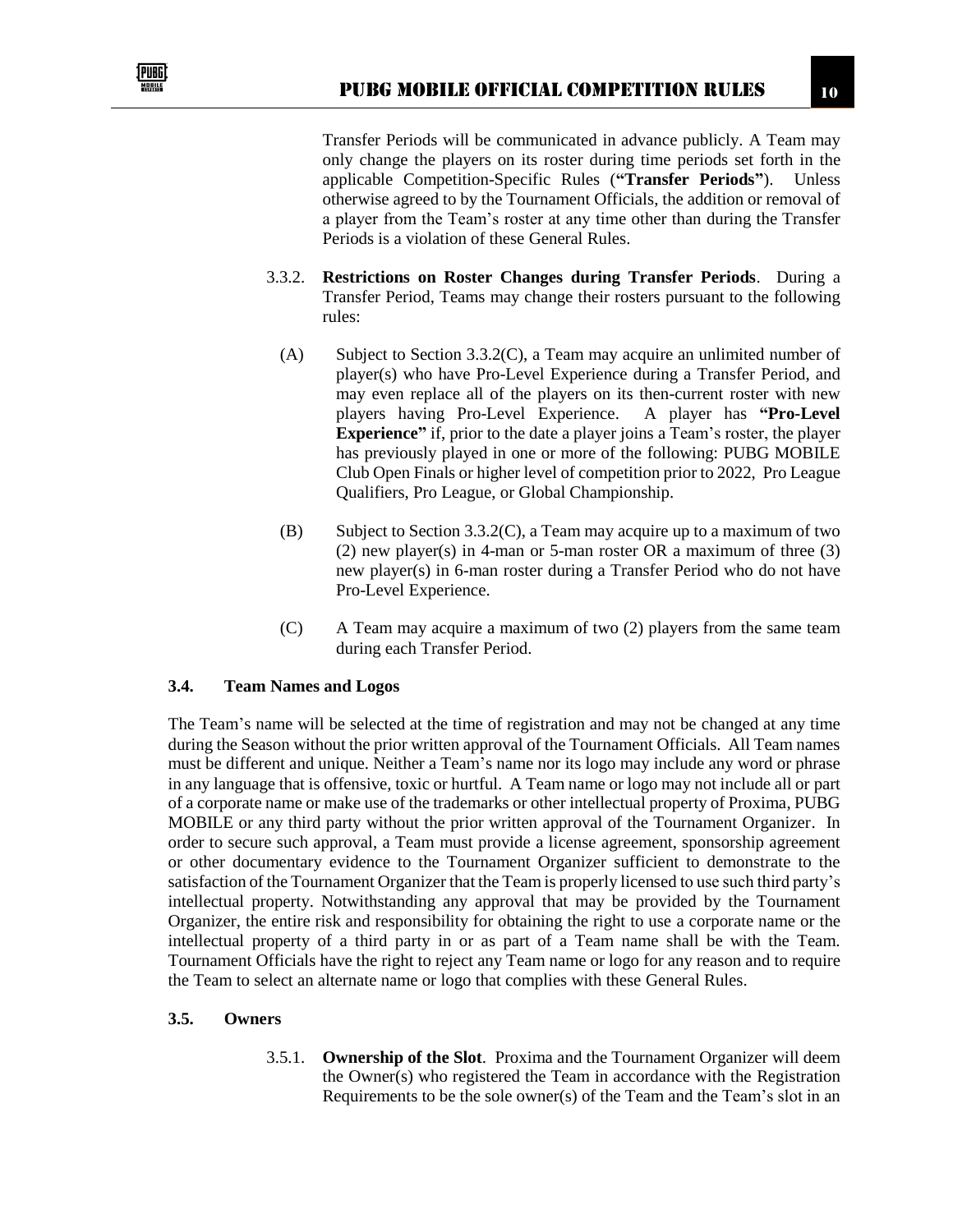

Official Competition for purposes of these General Rules and Competition-Specific Rules. Accordingly, if a Team wins the right to progress to the next stage of an Official Competition, that right is owned by the Team and its Owner(s), not by the players or any other person or entity.

- 3.5.2. **Transfer of the Team**. The ownership of the team may be sold, transferred, or assigned to a third party; provided that (1) the Owner(s) shall require the purchaser, assignee or transferee to acknowledge and agree in writing to assume and be bound by all of the terms and conditions of the General Rules and the applicable Competition-Specific Rules; and (2) any such sale, assignment or transfer will require the prior written consent of Proxima.
- 3.5.3. **Team Flipping.** If an Owner sells a Team, that Owner may not form, register or be an owner of a new Team for a period of one full Split. For purposes of illustrating the foregoing, if an Owner sells a Team after PMPL Spring Split, such Owner will not be permitted to form, register or be an owner of a new Team until after the PMPL Fall Split in the same year has ended.

#### <span id="page-11-0"></span>**3.6. Concurrent Ownership**

- 3.6.1. **Rules on Concurrent Ownership**. To preserve the competitive integrity of Official Competitions, the following rules apply:
	- (A) No individual or entity may have an ownership interest, operational control or voting control, directly or indirectly, of more than one Team per Region, with a maximum of two Teams total across all Regions. Academy or female roster team are considered as exceptions to this rule.
	- (B) If an Owner has an interest in two Teams as provided in Section 3.6.1(A), those two Teams may not, in any scenario, compete against each other in any Official Competition. Academy or female roster must follow this rule.

Accordingly, if two Teams registered by the same Owner qualify for the same Official Competition, only one of that Owner's Teams will be allowed to participate in that Official Competition. The Owner may select which of the two Teams will participate in the Official Competition and the non-participating Team will be disqualified from the Official Competition. Once the Owner chooses which Team will participate in the Official Competition, the next Team in line from the appropriate Region will automatically qualify for such Official Competition as a replacement for the Owner's disqualified team. For the avoidance of doubt, two Teams with the same Owner may compete in the same level of Official Competition (e.g., the Pro League) provided that they compete in different Regions and there is no scenario during the Official Competition (in the regular season, playoffs or finals) in which the two Teams from different Regions could compete against each other.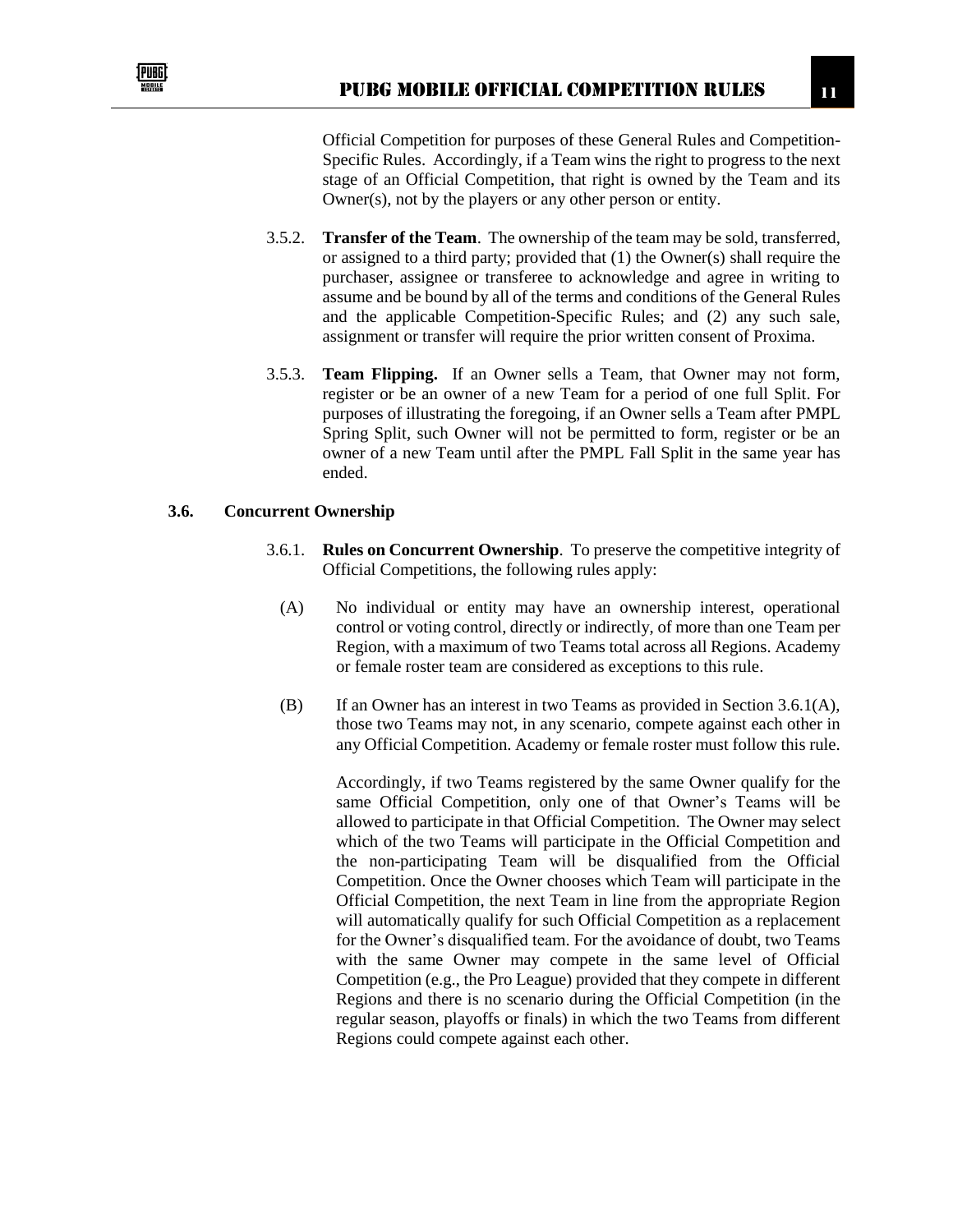

- (C) No individual or entity may (1) lend money to, (2) guarantee the debts or obligations of, or (3) participate in the financing of more than one Team per Region, with a maximum of two Teams total across all Regions.
- (D) No two Teams may operate under the same Team name. All Team names must be different and unique. Teams using similar logos must make them clearly distinct.
- 3.6.2. **Exceptions to the Rules on Concurrent Ownership**. Any exceptions to the foregoing rules shall require the prior written approval of Proxima.

### <span id="page-12-0"></span>**3.7. Notice of Extraordinary Events**

Each Owner each shall notify Proxima and the Tournament Organizer as soon as practicable of any suspected or actual breach of the General Rules or the applicable Competition-Specific Rules by the Team or any of its other Owners (or any person acting by or on behalf of any of them) that has, or could reasonably be expected to have, a material and adverse effect on any Tournament, Official Competition or any of the Proxima Parties.

### <span id="page-12-2"></span><span id="page-12-1"></span>**4. Player Equipment & Apparel**

### **4.1. Player Equipment**

Players may participate in Events only on mobile phone handheld devices running the Android or the iOS operating systems. Players may not use peripheral devices of any kind without approval of Tournament Officials (including adapters, controllers, Bluetooth keyboards, and mice). Players may not use an emulator to play on a PC or other device that is not a handheld device.

### <span id="page-12-3"></span>**4.2. Official Uniforms Required**

Team Members shall, during all public-facing Tournaments (including LAN Events, publiclystreamed Online Events and all Media Events), wear official Team uniforms (including jerseys, jackets, hats and pants). No Team Member shall remove, replace or cover any part of his or her official Team uniform without the prior approval of a Tournament Official, except that jackets and hats may be removed by players during Tournament competitions. The Tournament Organizer reserves the right at all times to impose a ban on apparel that is deemed to conflict with these General Rules, including the sponsorship restrictions in Section 5 and the Code of Conduct in Section 6.

#### <span id="page-12-4"></span>**4.3. Team Apparel Design and Requirements**

- 4.3.1. Team uniforms shall be designed and manufactured by each Team at its own expense.
- 4.3.2. The Team's logo must appear in a conspicuous position on the front side of the uniform.
- 4.3.3. Logos of major sponsors may be placed on the front and both arms of a Team uniform, but the total number of the logos may be limited by the Tournament Organizer if they become excessive.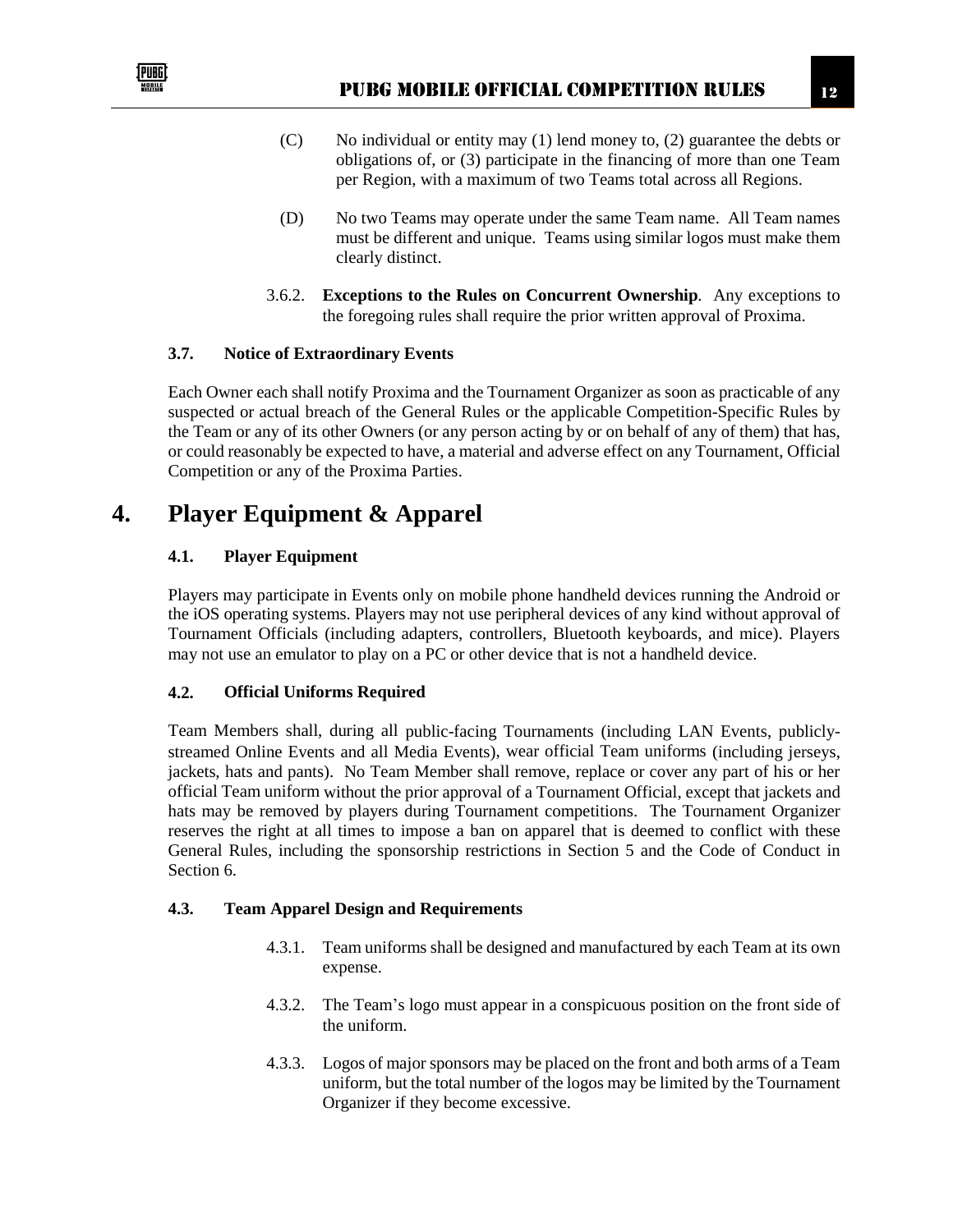

- 4.3.4. The Tournament Organizer will review and has the right to propose modifications to all Team uniforms. The Tournament Organizer will review, for example, whether the uniform pattern conforms to these General Terms and the Official Competition's minimum aesthetic standards; and whether the size, position, number, and content of the logos are appropriate.
- 4.3.5. Players must wear long pants and closed toe shoes during a Tournament.
- 4.3.6. The Tournament Organizer may provide players with Official Competitionthemed apparel before the start of a Tournament. These Official Competition uniforms are primarily to be used for interviews and related events during non-match periods. In addition, if the uniform of any Team does not conform to relevant design requirements of the Tournament Organizer, such Team may temporarily wear the Official Competitionprovided or Official Competition-themed apparel during a Tournament, and the relevant Team shall be provided with a grace period to modify its uniform design.
- 4.3.7. A coach (if any) must wear business attire during any Tournament or while attending public-facing events in his or her capacity as a coach of a Team.

### <span id="page-13-0"></span>**4.4. In-Game Apparel**

After a player leaves the in-game lobby, his or her avatar must remain fully clothed in the game for the remainder of the match. Clothing exchanges for cosmetic purposes or comic effect are not permitted inside the game.

### <span id="page-13-1"></span>**4.5. Refusal of Entry**

The decision of the Tournament Organizer on all matters relating to uniforms and apparel that are worn during any Tournament or while attending public-facing events, including Media Events, is final and binding. The Tournament Organizer reserves the right to refuse entry or continued participation in a Tournament to any Team Member who does not comply with the apparel rules in this Section.

## <span id="page-13-3"></span><span id="page-13-2"></span>**5. Sponsorships**

### **5.1. Prohibited Sponsors**

Teams and players are encouraged to develop relationships with sponsors. However, to preserve the integrity of competition and the reputation of PUBG MOBILE and Proxima, neither a Team nor any Team Members shall enter into any sponsorship, endorsement, advertising or related agreement with any person or entity that is determined by Proxima or the Tournament Organizer to conduct business within any product or service category that is prohibited. A list of prohibited product or service categories (**"Red Flag List"**) will be provided by the Tournament Organizer and may be updated from time to time. Players are prohibited from endorsing or having any other commercial association with any of the products and services in the categories on the Red Flag List and may not include any of these products or services in any streaming of PUBG MOBILE or on any apparel worn during any LAN Event or any Online Event that is streamed.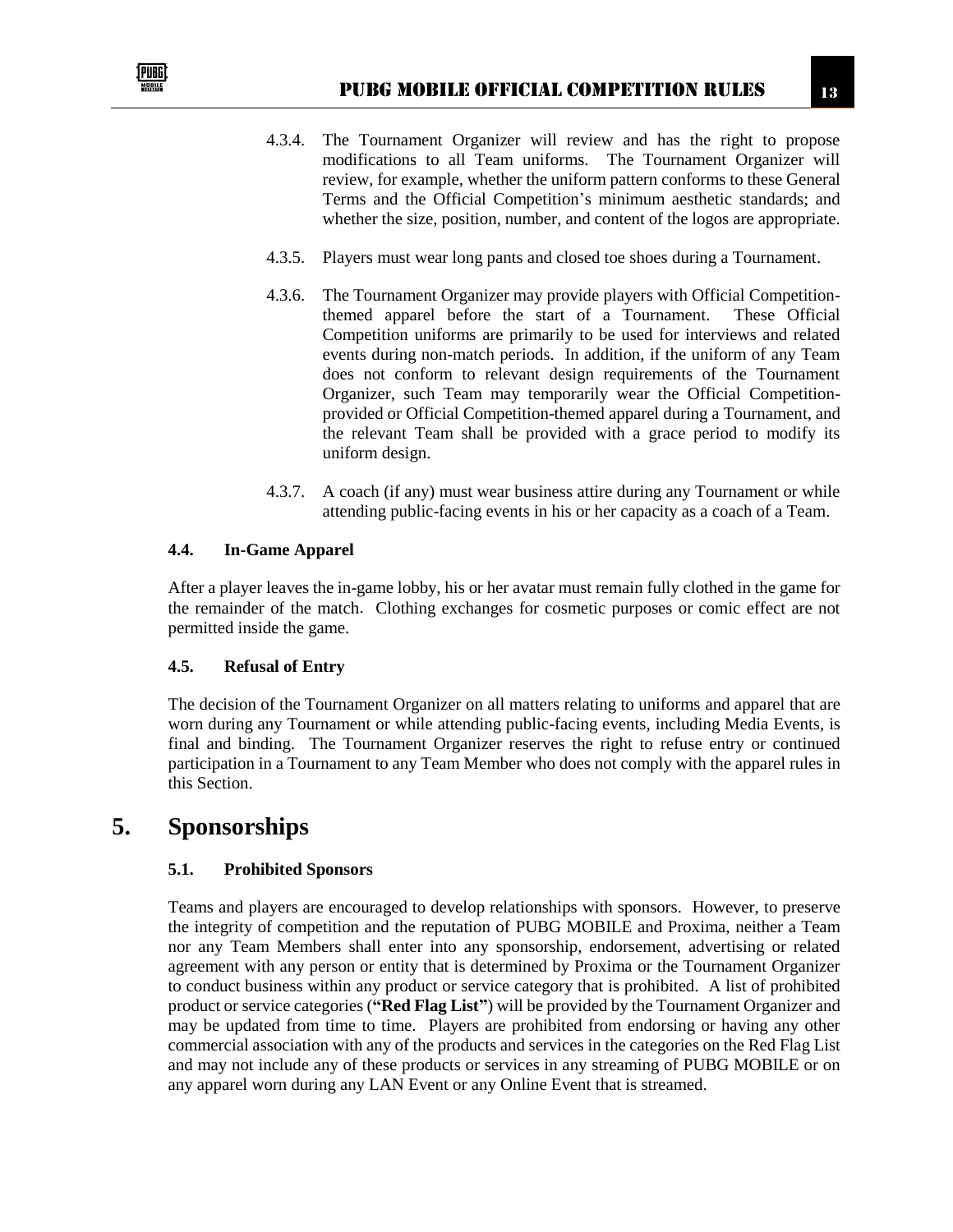

### <span id="page-14-0"></span>**5.2. Initial Red Flag List**

The initial Red Flag List, which may be updated from time to time, includes: drugs and drug paraphernalia, tobacco products, cannabis products, gambling and casinos, alcohol, pornography, cryptocurrency, any business that promotes the use of in-game hacks, cheats, exploits, skins gambling, or in-game currency farming; any product or service prohibited by applicable law, any competitor of Tencent or its affiliates, any games that are not published by Tencent or its affiliates, and any esports leagues, tournaments or events, other than Official Competitions.

### <span id="page-14-1"></span>**5.3. Decisions Relating to the Red Flag List**

Proxima or the Tournament Organizer may, in its sole judgment, reject or terminate a player's right to display an advertisement or sponsorship in any of the categories on the Red Flag List on or adjacent to any stream of PUBG MOBILE or on any camera-visible apparel worn during any Online Event or LAN Event.

### <span id="page-14-2"></span>**5.4. Unauthorized Use of Trademarks**

Nothing in these General Rules or the Competition-Specific Rules grants, by implication, waiver, estoppel, or otherwise, to a Team Member any right or license to use the name PUBG MOBILE, or any other trademark, trade name, or logo owned by or licensed to Proxima or its affiliates. Any unauthorized use by a Team Member of a trademark, trade name, or logo owned by or licensed to Proxima or its affiliates is prohibited and a breach of these General Rules. A Team Member may not endorse or sponsor any product or service in a way that could cause people to believe that the product or service has been endorsed or approved by Proxima, the Tournament Organizer or any of their respective affiliates.

#### <span id="page-14-3"></span>**5.5. Official Competition Sponsors**

If requested by the Tournament Operator, players must wear jackets, jerseys, hats, and warm-ups that feature the Official Competition sponsors in all Online Events that are streamed and at all LAN Events.

### <span id="page-14-5"></span><span id="page-14-4"></span>**6. Code of Conduct**

### **6.1. Conduct Generally**

- 6.1.1. **High Standards for Professionals**. All Teams and Team Members must observe the highest standards of personal integrity and good sportsmanship at all times. Team Members must behave in a professional and sportsmanlike manner in their interactions with other competitors, Tournament Officials, the Tournament Organizer, the media, sponsors and fans.
- 6.1.2. **Competitive Integrity**. All Teams and Team Members are expected to compete to the best of their skill and ability at all times in any Tournament Game.
- 6.1.3. **Sanctions**. A violation of these General Rules or the applicable Competition-Specific Rules will result in disciplinary actions and sanctions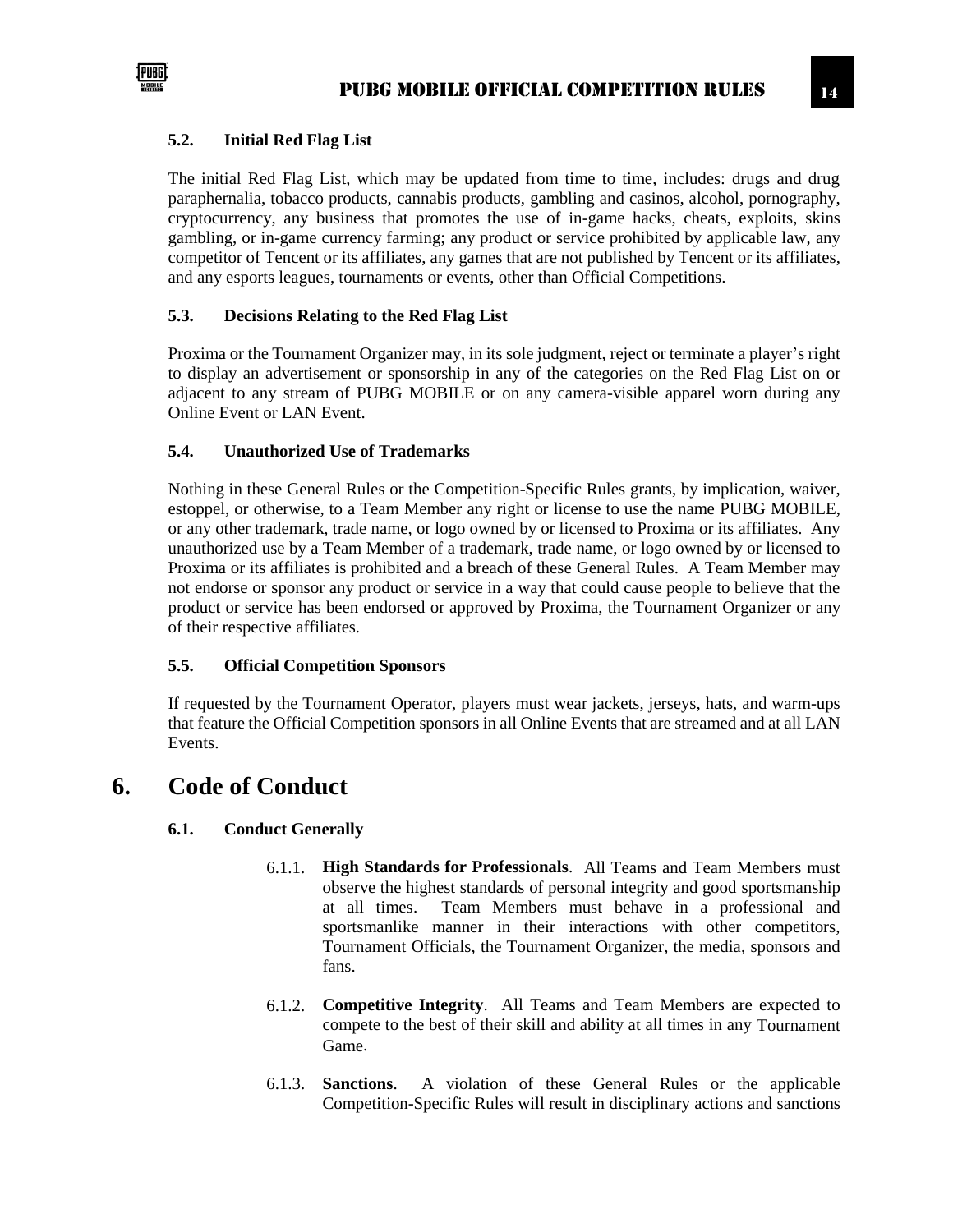

at the discretion of the Tournament Organizer, as discussed in greater detail below.

### <span id="page-15-0"></span>**6.2. Prohibited Conduct**

Set forth below is a non-exclusive list of examples of prohibited conduct.

- 6.2.1. **Collusion.** Any form of collusion by any Team Members is prohibited. Examples of collusion are:
	- (A) Any agreement among two or more players or other Team Members not to play to a reasonable standard of competition in a Tournament Game in order to provide any opposing Team or player with certain advantages or benefits.
	- (B) Pre-arranging to split prize money and/or any other form of compensation, except that a Team may arrange for Owners to divide prizes earned by that Team and pay it to players and others who contributed to the victory.
	- (C) Deliberately losing a Tournament Game for compensation, or for anyother reason, or soliciting or inducing another player to do so.
- 6.2.2. **Cheating.** Cheating is prohibited. Any modification of the PUBG MOBILE game client by any player, Team or other Team Member is prohibited. The use of any kind of cheating device or cheat program, or any similar cheating method such as signaling devices, and hand signals, etc., shall be deemed cheating. Downloading any cheat program to the device used for Official Competition match is strictly prohibited and may result in a game ban and other disciplinary actions and sanctions.

Intentionally playing with another player on public match for two or more matches within 72 hours while having knowledge of the other player is using a cheating device or cheat program, or any similar cheating method is prohibited as well.

- 6.2.3. **Exploiting.** Intentionally using any in-game bug to seek an advantage is exploiting and is prohibited. Exploiting includes acts such as making use of any game function that, in the Tournament Organizer's sole judgement, is not functioning as intended and violates the design purpose of PUBG MOBILE.
- 6.2.4. **Ringing.** Playing under another player's account or Gamer Tag, orsoliciting or inducing someone else to play a under another player's account or Gamer Tag, is prohibited.
- 6.2.5. **Vulgar or Hateful Speech**. A Team Member may not, during a LAN Event, Online Event, media interview or in any communication relating to any Official Competition or PUBG MOBILE, use any language that is offensive, insulting, libelous, slanderous, defamatory, obscene, discriminatory, threatening, foul or vulgar. A Team Member may not post, transmit,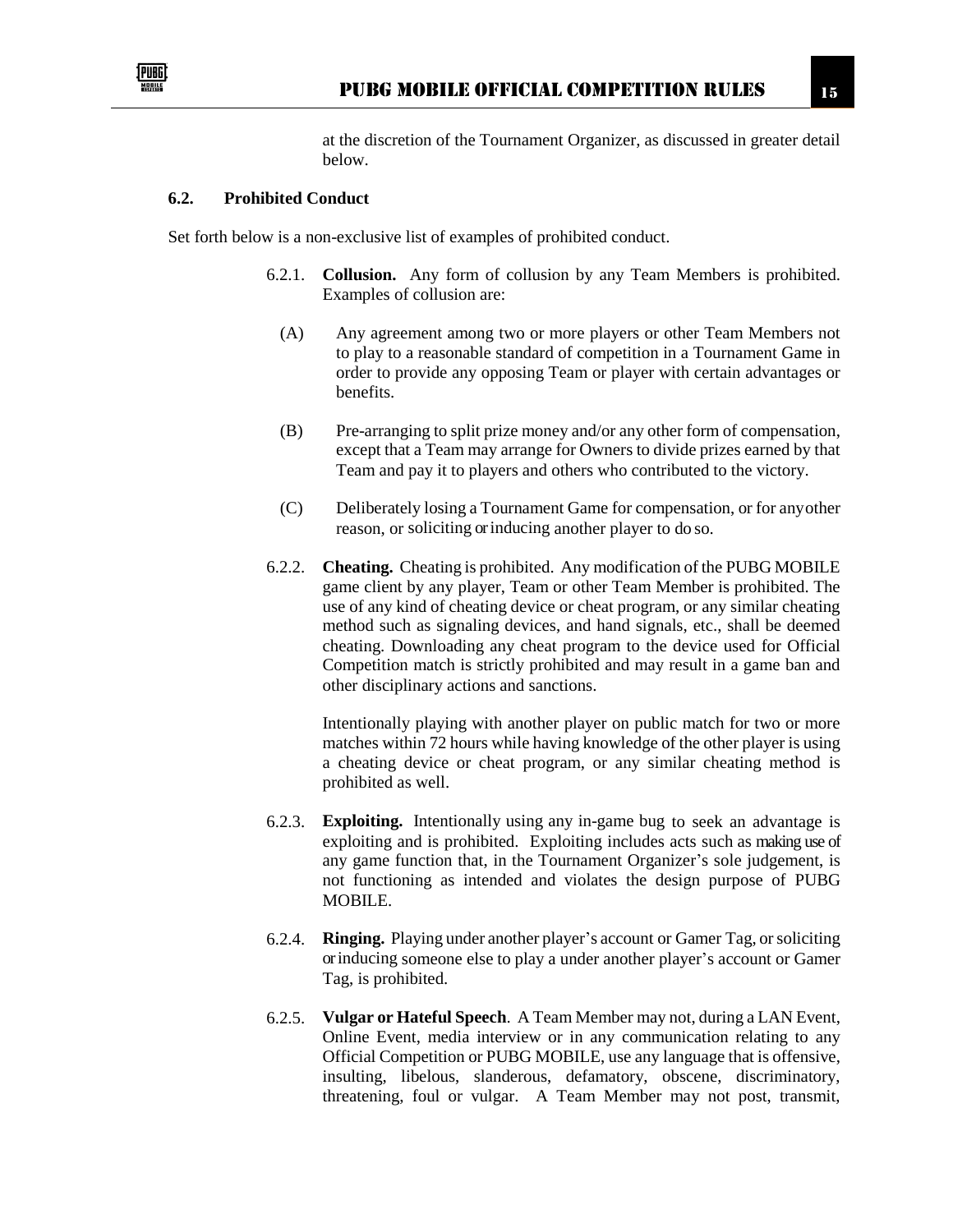

disseminate any such prohibited communications on social media or during any public-facing events or in any streaming of PUBG MOBILE. This rule applies to speech in English, Chinese and all other languages. In addition, Team Members may not encourage members of the public to engage in any activities that are prohibited by this rule.

- 6.2.6. **Violence**. Team Members are expected to settle their differences in a respectful manner and without resort to violence, threats, or intimidation (physical or non-physical). Violence is never permitted at LAN Event or against any competitor, fan or Tournament Official.
- 6.2.7. **Drugs and Alcohol**. The use, possession, distribution or sale of controlled substances, such as drugs or alcohol, or being under the influence of such controlled substances, is strictly prohibited while a Team Member is engaged in any Tournament or other event or on premises that are owned by or leased to the Tournament Organizer. The unauthorized use or possession of prescription drugs by a Team Member is prohibited. Prescription drugs may be used only by the person to whom they are prescribed and in the manner, combination and quantity as prescribed. Prescription drugs may only be used to treat the condition for which they are prescribed and may not be used to enhance performance in a Tournament Game. Each Team Member must report any violation of this rule to the Tournament Organizer.
- 6.2.8. **Gambling.** Gambling on the outcome of Tournament Games (including any plays or components of a Tournament Game) can pose a serious threat to the integrity of, and public confidence in, Official Competitions. Team Members are not allowed to (a) place, or attempt to place, bets on any Tournament Games (or any plays or components thereof), or (b) associate with high volume gamblers, or deliver information to others that might influence their bets.
- 6.2.9. **Studio Interference**. At LAN Events, no Team Member may disable or interfere with lights, cameras or other studio equipment.
- 6.2.10. **Unauthorized Communications**. At LAN Events, all communication devices other than devices authorized by the Tournament Organizer and Tournament Officials for use at that LAN Event must be removed from the play area before any Tournament Game begins. Players may not text/email or use social media while in the match area. During the match, communication by a player shall be limited to the other players on the Team.
- 6.2.11. **Identity**. At all public-facing Tournaments, a player may not cover his or her face or otherwise obscure his or her identity. A player may not wear a hat or dark glasses during LAN Event play, except for a hat that is part of that player's official Team uniform under Section 4.1.

#### <span id="page-16-0"></span>**6.3. Unprofessional Behavior**

Set forth below is a non-exclusive list of examples of unprofessional behavior, all of which are prohibited.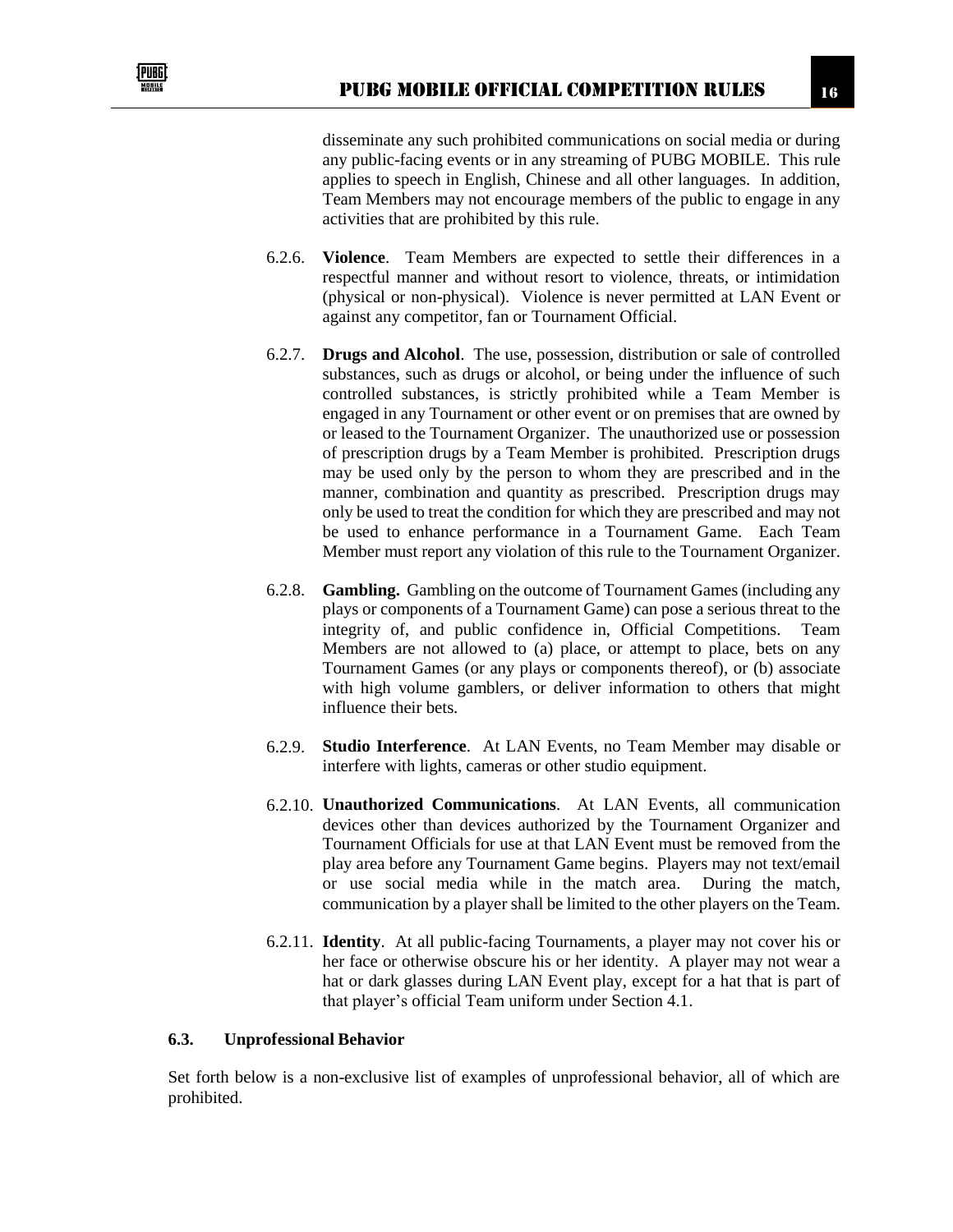

- 6.3.1. **Harassment**. Harassment is prohibited. Harassment is defined as systematic, hostile and repeated acts taking place over a period of time, or a singular egregious instance, which is/are intended to isolate or ostracize a person and/or diminish the dignity of the person.
- 6.3.2. **Sexual Harassment**. Sexual harassment is prohibited. Sexual Harassment is defined as unwelcome sexual advances. The assessment is based on whether the person being harassed would regard the conduct as undesirable or offensive. There is zero tolerance for any sexual threats/coercion or the promise of advantages in exchange for sexual favors.
- 6.3.3. **Discrimination and Denigration**. Team Members may not offend the dignity or integrity of a country, private person or group of people through contemptuous, discriminatory or denigrating words or actions on account of race, skin color, ethnic, national or social origin, gender, language, religion, political opinion or any other opinion, financial status, birth or any other status, sexual orientation or any other reason.
- 6.3.4. **Defamatory Statements**. Team Members may not make, issue, authorize or publish any statement that denigrates, disparages or defames any Official Competition, Tournament Organizer, Tournament Official, Proxima or its affiliates, sponsors, or PUBG MOBILE.
- 6.3.5. **Confidentiality**. Without the consent of the Tournament Organizer, a Team Member may not disclose any confidential or proprietary information provided or made available by Proxima or the Tournament Organizer to the Team Member in relation to any Official Competition. Team Members shall be obligated to keep confidential the confidential or proprietary information provided by the Tournament Organizer. The "confidential or proprietary information" of Proxima and the Tournament Organizer includes all information and materials disclosed (whether in oral, written, or other tangible or intangible form) or otherwise made available by Proxima or the Tournament Organizer to a Team Member concerning or related to PUBG MOBILE, any Official Competition or any Tournament which the Team Member knows or should know, given the facts and circumstances surrounding the disclosure of the information, is confidential information of Proxima or the Tournament Organizer. Confidential information includes, without limitation, development plans and release dates for updates to PUBG MOBILE, information and materials concerning or related to the content of all protests, discussions or any other correspondence between a Team Member and Proxima or the Tournament Organizer, the configuration of the stage used at LAN Events and other similar information that is withheld from fans in order to preserve the "reveal" at an Online Event or a LAN Event.
- 6.3.6. **Illegal Activity**. Team Members must comply with all applicable laws at all times. A Team Member may not engage in any activity which is in violation with laws, regulations or public security administration rules.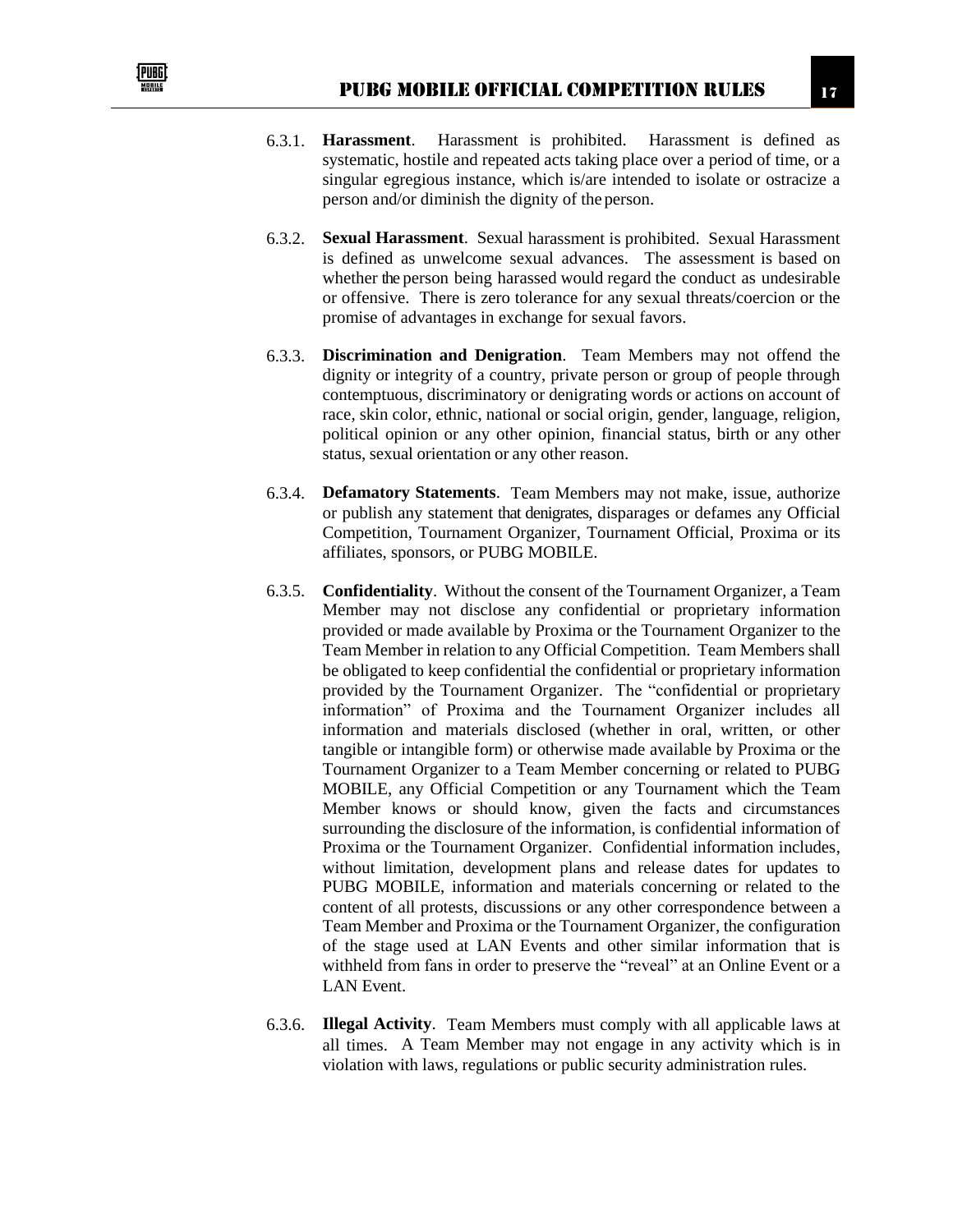

- 6.3.7. **Detrimental Conduct**. A Team Member may not commit any act or become involved in any situation or occurrence tending to bring any Official Competition, Tournament Organizer, Tournament Official, Proxima or its affiliates, sponsors, or PUBG MOBILE into public scandal, ridicule or which will reflect unfavorably on the reputation of any of the foregoing.
- 6.3.8. **Bribery**. No Team Member may offer any gift or cash or other reward to a player, coach, manager, other Team Member, Tournament Official, the Tournament Organizer or any other person connected with or employed by another Team in order to influence the outcome of a Tournament Game.
- 6.3.9. **Gifts**. No Team Member may accept any gift, reward or compensation from another Team or player (or anyone acting on behalf of another team or player) in connection with any Tournament.
- 6.3.10. **Non-Compliance**. No Team Member may refuse to comply with the reasonable instructions or decisions of the Tournament Organizer or the Tournament Officials.
- 6.3.11. **Match-Fixing**. No Team Member may offer, agree, or conspire to fix a match or take any other action to intentionally and unfairly alter, or attempt to alter, the results of any Tournament Game (or any play or component thereof). Match-fixing will be subject to maximum sanction in each instance. If a Team Member is asked to "fix" the outcome of a Tournament Game or to otherwise take part in any actions prohibited by these General Rules or the applicable Competition-Specific Rules, that Team Member must immediately report this request to the Tournament Organizer.
- 6.3.12. **Document Submission**. Tax forms, registration forms, parental consents and other documentation may be required at various times by the Tournament Organizer. A Team Member violates these General Rules if he or she knowingly provides false or inaccurate information to the Tournament Organizer. A Team may be subject to sanctions if the documentation is not submitted by the deadline specified by the Tournament Organizer or not completed to the standards set by the Tournament Organizer.
- 6.3.13. **Terms of Use**. Any conduct that (a) violates the Terms of Use for PUBG MOBILE; (b) violates any guidelines, or any policy posted on the official websites or social media accounts for PUBG MOBILE; or (c) interferes with use of PUBG MOBILE by others is prohibited and a violation of these General Rules.
- 6.3.14. **Drop Outs and Refusals to Participate**. If a Team Member or Team registers for, or agrees to participate in, any Official Competition, he or she may not, without the prior written consent of the Tournament Organizer, drop out or refuse to participate in any Tournament Game or other related event held during the applicable Season. An unexcused absence from a Tournament Game after the registration process is complete may result in disciplinary actions and sanctions, as provided in Section 6.4 below.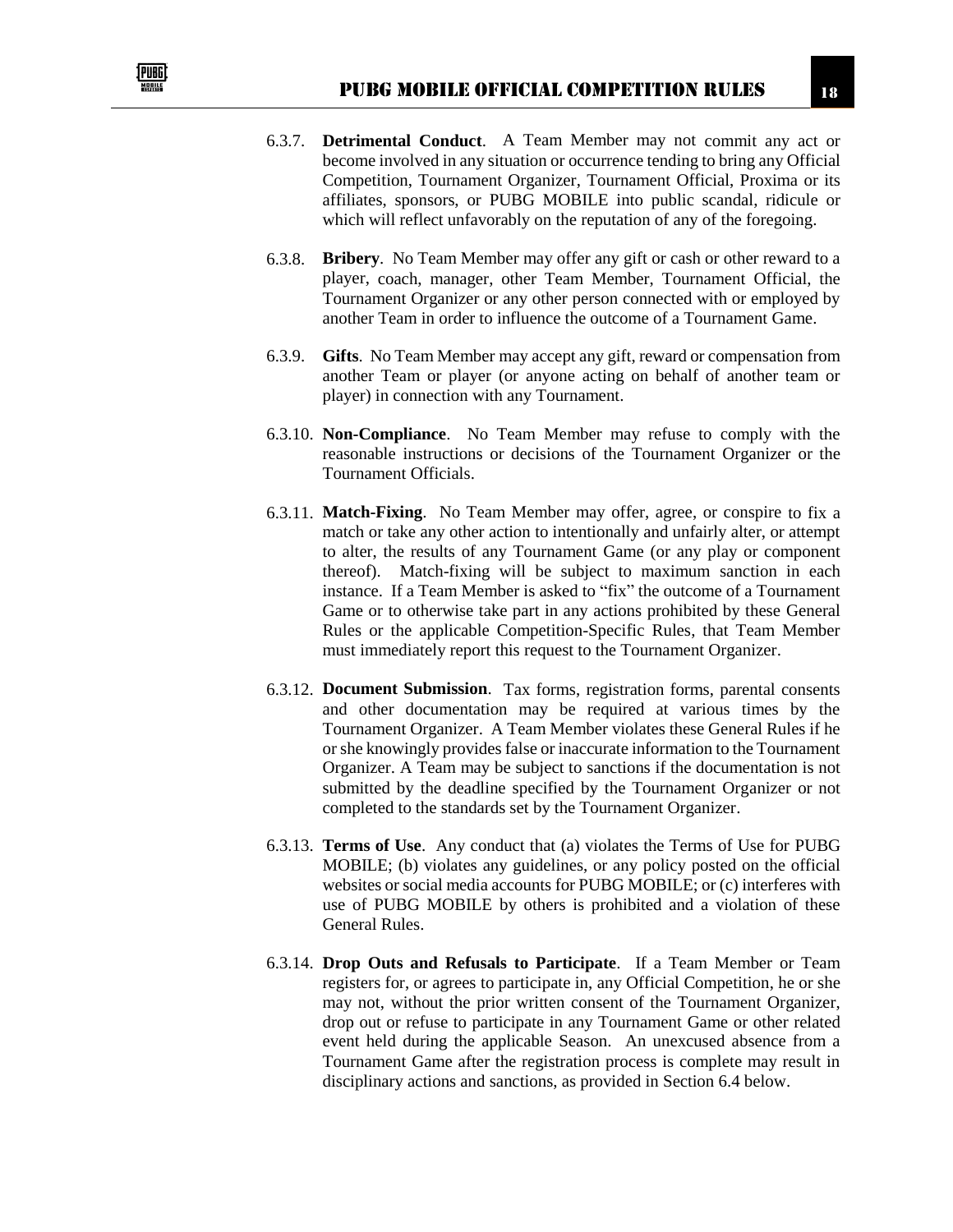

#### <span id="page-19-0"></span>**6.4. Disciplinary Action and Sanctions**

- 6.4.1. **Investigations by the Tournament Organizer**. The Tournament Organizer will have the right to monitor compliance with these General Rules and the applicable Competition-Specific Rules and investigate possible breaches. By agreeing to these General Rules, each Team Member agrees to cooperate with the Tournament Organizer in any internal or external investigation that the Tournament Organizer conducts relating to a suspected violation of these General Rules, the applicable Competition-Specific Rules or applicable law. Team Members have a duty to tell the truth in connection with any investigation conducted by or for the Tournament Organizer and have a further duty not to obstruct any such investigation, mislead investigators or withhold evidence.
- 6.4.2. **Sanctions**. If the Tournament Organizer determines that a Team Member or a Team has committed a violations of these General Rules or the Registration Requirements, the Tournament Organizer may, in its reasonable discretion, issue any or all of the following disciplinary actions: (a) verbal or written public warning(s); (b) prize forfeitures; (c) game forfeitures, (d) Tournament forfeiture(s); (e) forfeitures of a slot;  $(f)$ suspensions; and (g) disqualifications and bans, including from any future Tournaments or other events related to PUBG MOBILE or esports properties owned or controlled by Proxima or its affiliates. A Team may be subject to the foregoing sanctions and disciplinary actions if its Team Member directs, encourages, knowingly assists, or knowingly permits another person or entity to violate these General Rules or the Registration Requirements.
- 6.4.3. **Repeated Infractions**. Repeated infractions are subject to escalating sanctions, up to and including disqualification from participation in Official Competitions.
- 6.4.4. **Interim Determinations**. In certain situations, the Tournament Organizer may impose sanctions or disciplinary action (such as a temporary ban or suspension) after an initial investigation and before a full investigation is complete if (a) the violation involves allegations of criminal activity or serious misconduct, or (b) a sanction or disciplinary action is required to stop the Team or Team Member from continuing the allegedly harmful actions or conduct. Interim or temporary sanctions or disciplinary actions imposed by the Tournament Organizer may be reversed or made permanent by the Tournament Organizer after additional facts are received or the investigation is complete.
- 6.4.5. **Final Determinations**. Unless expressly stated otherwise, offenses and violations of these General Rules and the applicable Competition-Specific Rules are subject to sanctions and disciplinary actions, whether or not they were committed intentionally. Attempts to commit such offenses or violations (or solicit or induce another person or entity to do so) are also subject to sanctions and disciplinary. The Tournament Organizer's determination as to (a) whether a particular offense or violation of the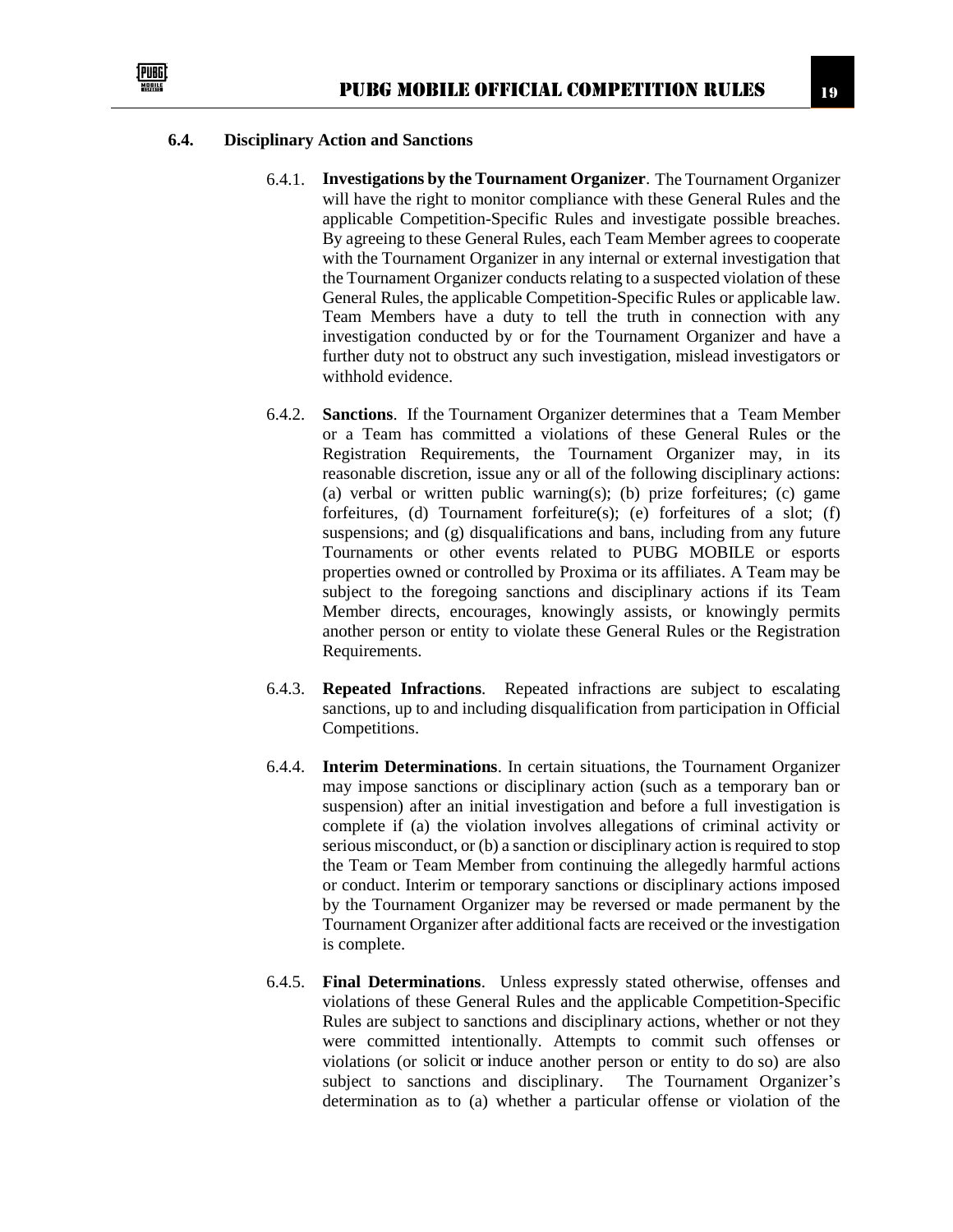

General Rules or the applicable Competition-Specific Rules has occurred, and (b) the appropriate sanctions or disciplinary actions (or combination of sanctions and disciplinary actions) for such offense or violation, will be final and binding in each instance.

### <span id="page-20-1"></span><span id="page-20-0"></span>**7. Use of Names and Likenesses**

### **7.1. Grant of Rights by Team Members**

Each Team Member hereby grants Tencent, Proxima, the Tournament Organizer and their respective affiliates permission to live-stream, broadcast or record his or her play of PUBG MOBILE at any Tournament or part thereof. Each Team Member hereby further grants to Proxima and the Tournament Organizer a royalty-free, fully paid-up, worldwide right and license (with the right to grant sublicenses) to copy, publish, distribute, edit, host, store and otherwise use and display his or her full name, Gamer Tag, photograph, likeness, image, avatar, voice, video, in-game persona, game play statistics, and biographical information, and create derivative works of the foregoing items, in any and all present and future media, on or in connection with (a) the broadcast or streaming of any coverage of all or any part of a Tournament; (b) the marketing and promotion of any Official Competition or any Tournament or part thereof; and (c) the marketing and promotion of PUBG MOBILE.

### <span id="page-20-2"></span>**7.2. Ownership of Streams and Broadcasts**

Each Team Member irrevocably acknowledges and agrees that all streams and audiovisual recordings of any all or any part of a Tournament are owned by Proxima or its licensors. Appearing in a stream, broadcast or audiovisual recording of any Tournament does not give a Team Member any ownership interest in such stream, broadcast or audiovisual recording.

#### <span id="page-20-3"></span>**7.3. Feedback**

A Team Member may from time to time provide suggestions, comments or other feedback (**"Feedback"**) to Proxima or the Tournament Organizer with respect to the operation of, or improvements for, an Official Competition, a Tournament or PUBG MOBILE. Each Team Member agrees that all Feedback, even if designated as confidential by the person offering the Feedback, shall not, absent a separate written agreement, create any confidentiality obligation for Proxima or the Tournament Organizer. Furthermore, except as otherwise provided in a separate subsequent written agreement signed by Proxima, Proxima shall be free to use, disclose, reproduce, edit, license, sublicense, or otherwise distribute, and exploit the Feedback as it sees fit, without obligation or restriction of any kind on account of intellectual property rights or otherwise.

### <span id="page-20-5"></span><span id="page-20-4"></span>**8. Limitations of Liability**

### **8.1. No Punitive Damages**

To the maximum extent permitted by applicable law, neither Proxima, the Tournament Organizer nor any of their respective affiliates or licensors (collectively, the **"Proxima Parties"**), shall be liable in any way for any loss of profits or any indirect, incidental, consequential, special, punitive, or exemplary damages, arising out of or in connection with these General Rules, any Competition-Specific Rules, the Registration Requirements, Official Competitions, any Tournament or PUBG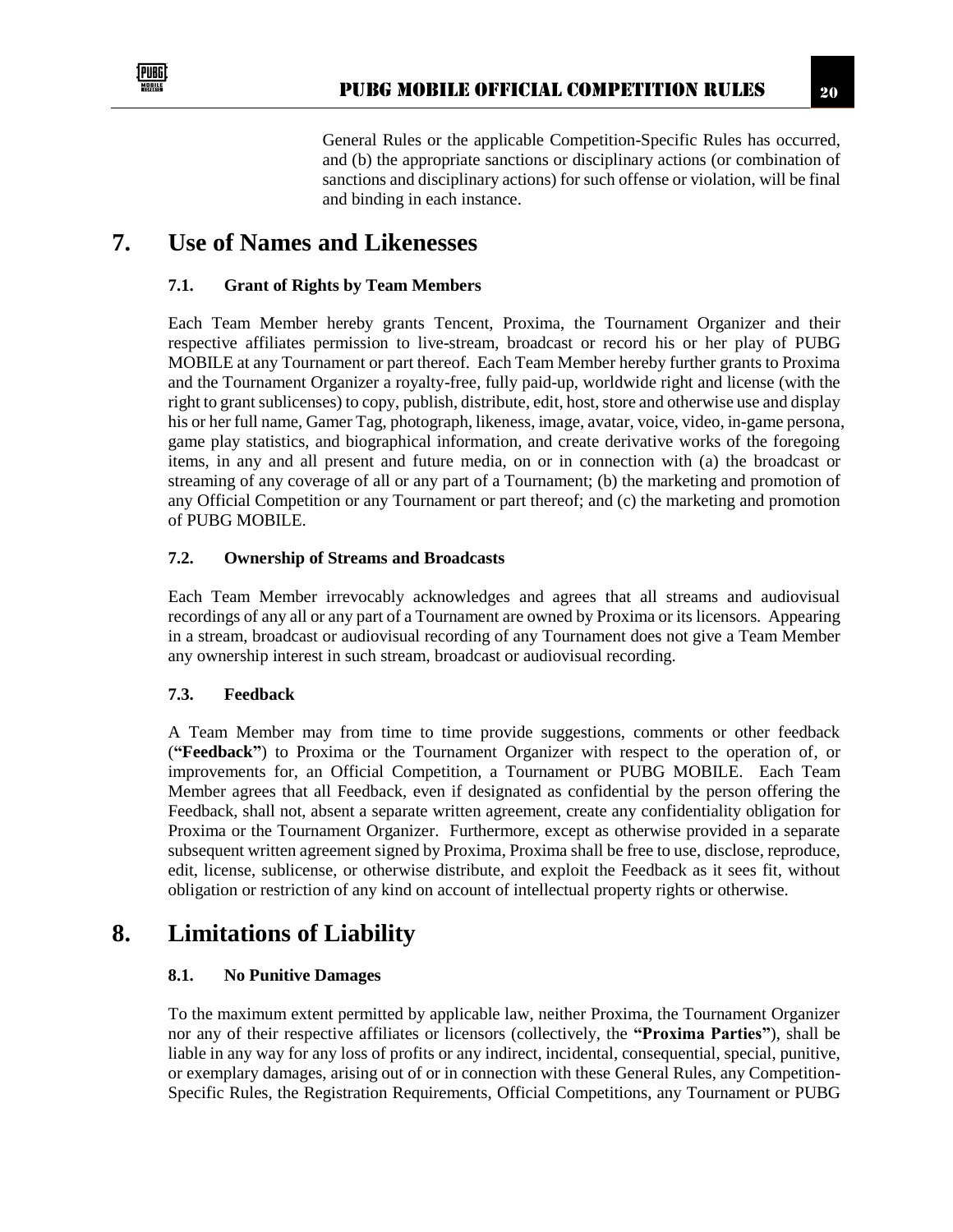

MOBILE, or the delay or inability to use or lack of functionality of PUBG MOBILE, even if a Proxima Party is at fault and even if a Proxima Party is aware of the possibility of such damages.

### <span id="page-21-0"></span>**8.2. Cap on Liability**

To the maximum extent permitted by applicable law, the aggregate liability of the Proxima Parties arising out of or in connection with these General Rules, any Competition-Specific Rules the Registration Requirements, Official Competitions, any Tournament and PUBG MOBILE will be limited to a Team Member's direct damages in an amount not to exceed US\$ 500. Multiple claims will not expand this limitation. These limitations and exclusions regarding damages apply even if any remedy fails to provide adequate compensation. Proxima neither assumes, nor authorizes the Tournament Organizer or any other person or entity to assume on Proxima's behalf, any liabilities in addition to those liabilities expressly set forth in this Section 8.2.

### <span id="page-21-2"></span><span id="page-21-1"></span>**9. Dispute Resolution**

### **9.1. Governing Law**

These General Rules and any Competition-Specific Rules will be governed by the laws of Hong Kong, SAR, without reference to its laws relating to conflicts of law.

### <span id="page-21-3"></span>**9.2. Finality of Certain Decisions**

All decisions regarding player eligibility, sponsor restrictions, Official Competition scheduling and staging, and disciplinary action for misconduct lie solely with the Tournament Organizer or, at the option of the Tournament Organizer, with Tournament Officials. The decisions of the Tournament Organizer and/or the Tournament Officials are final and binding and shall not give rise to any claim for monetary damages or any other remedies.

### <span id="page-21-4"></span>**9.3. Arbitration**

Any dispute, controversy, or claim arising in any way out of or in connection with these General Rules or any Competition-Specific Rules will be referred to and finally resolved by binding arbitration administered by the Hong Kong International Arbitration Centre under the Administered Arbitration Rules of the Hong Kong International Arbitration Centre in force when the notice of arbitration is submitted (**"Arbitration Rules"**) in Hong Kong. The arbitration tribunal will consist of one arbitrator to be appointed in accordance with the Arbitration Rules. The seat of arbitration will be Hong Kong and the arbitration will be conducted in English. The arbitration tribunal will have no authority to award damages excluded by these General Rules in Section 8. Judgment upon the award rendered by the arbitration tribunal may be entered in any court of competent jurisdiction.

#### <span id="page-21-5"></span>**9.4. Remedies**

Notwithstanding the foregoing, Proxima or the Tournament Organizer shall have the right to commence and prosecute any action or proceeding before any court of competent jurisdiction to obtain injunctive or other equitable relief against a Team Member in the event that such action is necessary or desirable. In the event of a breach by Proxima or the Tournament Organizer of any of the provisions of these General Rules or the applicable Competition-Specific Rules, a Team Member shall be limited to his or her remedies at law for damages, if any, and in no event shall a Team Member be entitled to enjoin or restrain Proxima or the Tournament Organizer from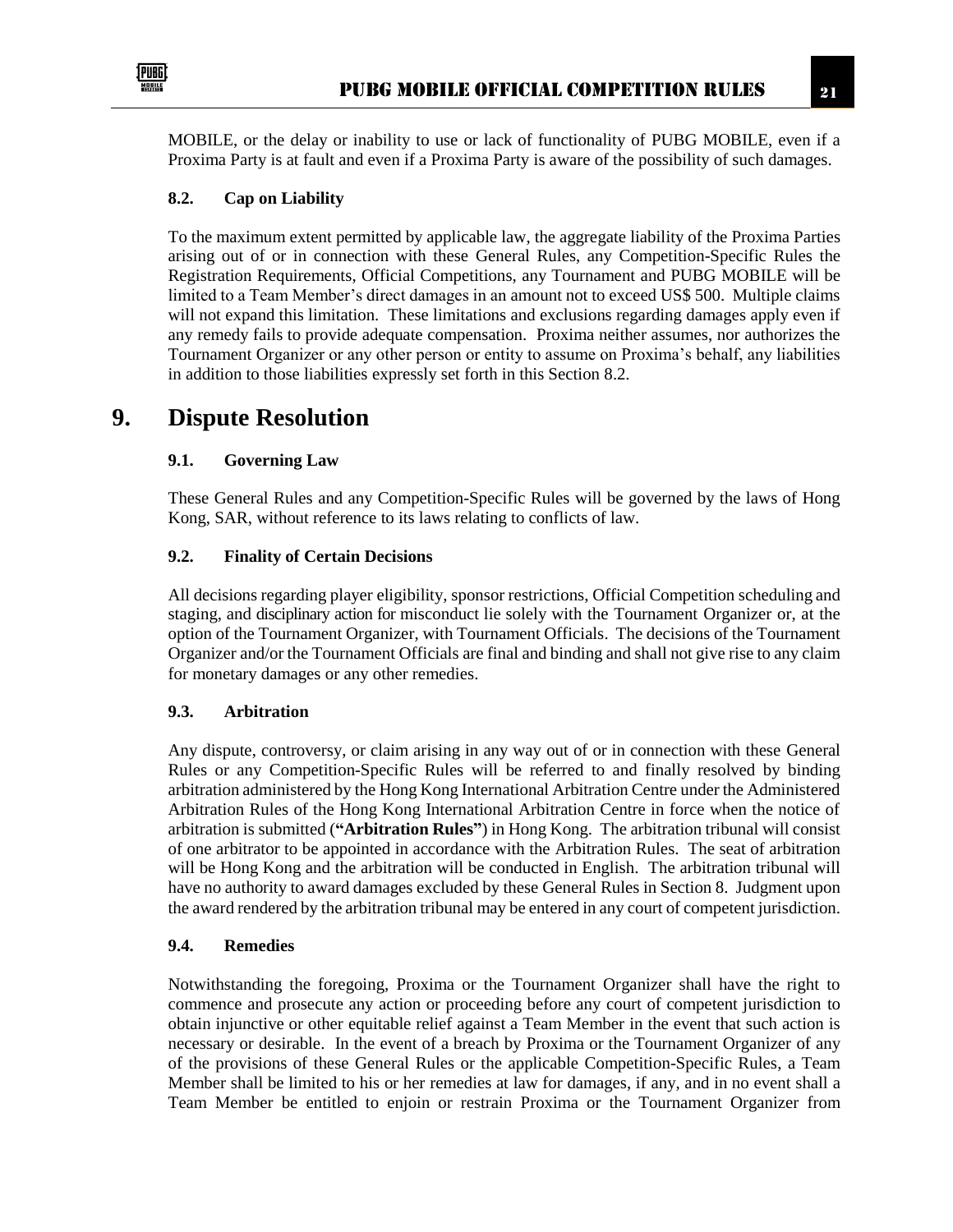

operating any Official Competition event, conducting any Tournament or distributing any streams or other audiovisual content. Neither Tencent nor any of its affiliates or group companies has any fiduciary relationship with or duty to the a Team or Team Member. Neither the Team nor any Team Member is entitled to have recourse for the payment or recovery of any obligation or damages under or in connection with these General Rules, any Competition-Specific Rules and the Registration Requirements to any property of Tencent or any of its affiliates or group companies.

# <span id="page-22-1"></span><span id="page-22-0"></span>**10. Communication with Proxima and Tournament Organizer**

### **10.1. Prompt Communication**

There may be circumstances where prompt communication between the Team Member and the Tournament Organizer, a Tournament Official or Proxima is required, including, for example, in circumstances where the location of a particular game or event must be moved at the last minute and circumstances involving the health or safety of players, fans or others. Accordingly, each Team Member agrees to respond to any request from Proxima, Tournament Organizer or a Tournament Official which solicits information or a response from such Team Member (whether such request is sent via phone call, text message, voice mail, email, Discord, WeChat or any other medium of communication for which a Team Member has provided contact information to Tournament Organizer or Proxima) (**"Official Requests"**) in accordance with the terms set forth in this Section 10 of the General Terms.

### <span id="page-22-2"></span>**10.2. Official Requests via Registered Email**

Team Member shall respond to any Official Requests sent from any email address of Proxima or Tournament Organizer within one business day of receiving such Official Request.

### <span id="page-22-3"></span>**10.3. Urgent Official Requests**

Notwithstanding Section 10.2 above, if a Team Member receives three Official Requests regarding a particular matter via at least three different mediums of communication within a four hour period, such Team Member must respond to at least one such Official Request within twelve hours of receiving the last (i.e. the third) of such Official Requests.

### <span id="page-22-4"></span>**10.4. Deemed Receipt of Official Request**

Any Official Request sent via email, text message, voice mail, Discord or WeChat will be deemed to have been "received" by a Team Member one hour after the time it is sent (as recorded on the device from which it was sent). Any Official Request that Proxima, Tournament Organizer or a Tournament Official provides (or attempts to provide) via phone call will be deemed to have been "received" by a Team Member thirty minutes after the time such phone call is made (as recorded on the device from which it was made) whether or not such phone call is answered by the applicable Team Member at such time.

### <span id="page-22-5"></span>**10.5. Failure to Respond to an Official Request**

A Team Member's failure to respond in a timely manner to an Official Request received in accordance with this Section 10 will be deemed a violation of these General Rules and a waiver or forfeiture of any rights or benefits the Team Member may have related to the matter or issue described in such Official Request. Proxima or Tournament Organizer may, in the event of such a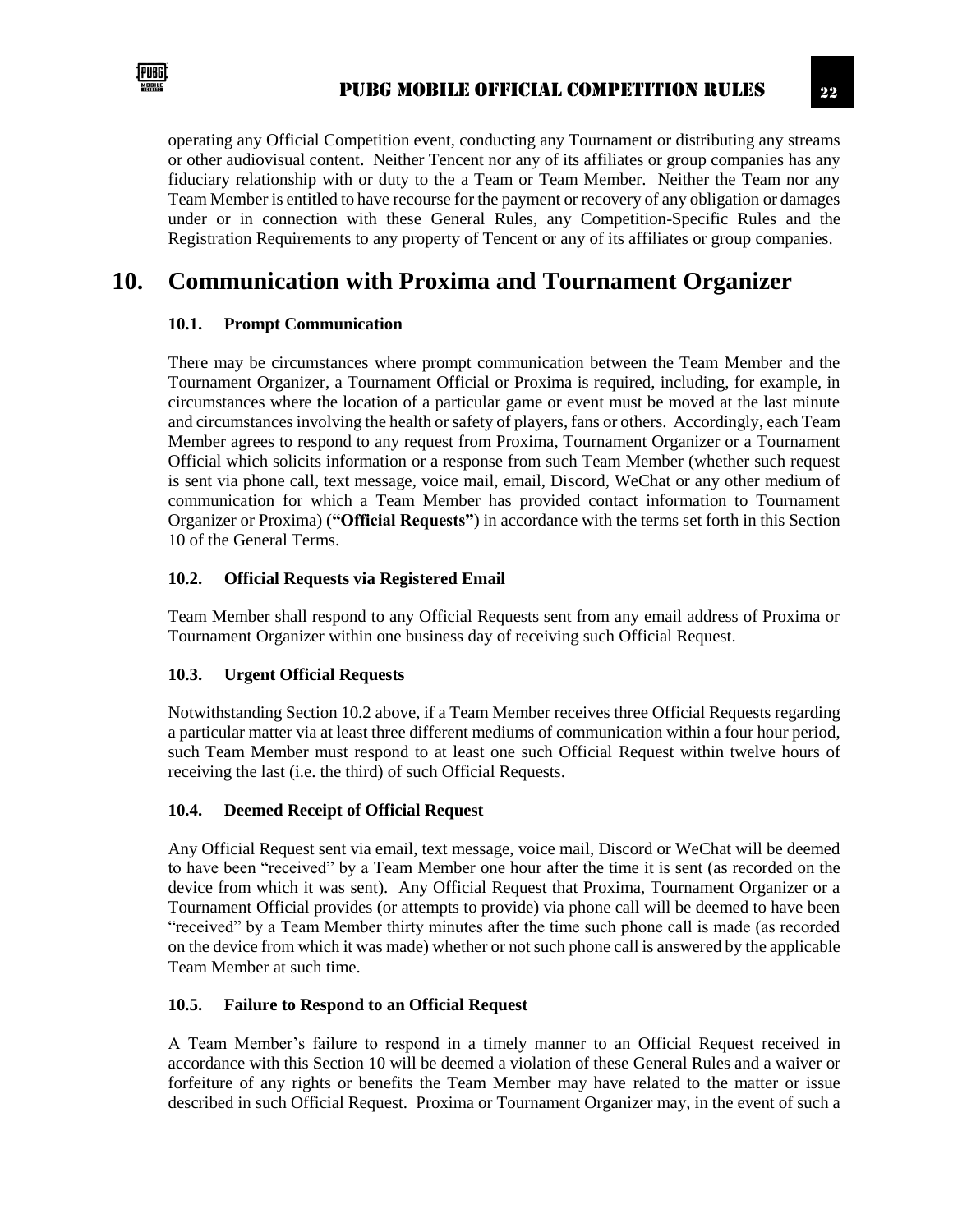

failure to respond, take any action which they deem necessary, including the implementation of those disciplinary actions outlined in Section 6.4. All decisions in regard to violations of this Section 10 are at the sole discretion of Proxima and Tournament Organizer.

A Team must provide all appropriate information within six (6) months of the Tournament Official's Official Request for prize money payment related information request. If a Team fails to do so, it will be deemed that the Team forfeits the prize money.

### <span id="page-23-1"></span><span id="page-23-0"></span>**11. Interpretation and Construction**

### **11.1. Tournament Organizer's Right of Interpretation**

Any matters relating to an Official Competition or PUBG MOBILE that are not covered by these General Rules, any Competition-Specific Rules or the Registration Requirements shall be subject to an interpretation made by the Tournament Organizer and provided to the Teams from time to time in the form of an update to, or interpretation of, these General Rules, any Competition-Specific Rules or the Registration Requirements. All decisions made by the Tournament Organizer and Tournament Officials regarding interpretations of these General Rules, the Competition-Specific Rules or the Registration Requirements are final and binding.

### <span id="page-23-2"></span>**11.2. Additional Terms**

Players may be required to accept additional terms from the Tournament Organizer in order to participate in Tournaments. Play of PUBG MOBILE is subject to compliance with the Terms of Use/ End User License Agreement in effect for the player's Region. Proxima reserves the right to change or update these General Rules, any Competition-Specific Rules or the Registration Requirements at any time, and to modify or cancel some or all of the Tournaments, in its sole discretion, at any time.

### <span id="page-23-3"></span>**11.3. Business Judgment**

Whenever these General Rules, any Competition-Specific Rules or the Registration Requirements grant, confer or reserve to Proxima or the Tournament Organizer the right to take action, refrain from taking action, grant or withhold consent or grant or withhold approval or make any other determination, unless the provision specifically states otherwise, each of Proxima and the Tournament Organizer will have the right to engage in such activity in its sole discretion based on its own business judgment, taking into consideration its assessment of the best interests of Proxima and the Tournament Organizer and the short and long term interests of the Official Competitions, PUBG MOBILE and the businesses and activities of the affiliates and group companies of Proxima and the Tournament Organizer. Neither a Team nor a Team Member will have any claim or cause of action based on an assertion that Proxima, the Tournament Organizer or any Tournament Official has unreasonably withheld or delayed any consent, approval, determination or other requested action under these General Rules, any Competition-Specific Rules or the Registration Requirements.

### <span id="page-23-4"></span>**11.4. Language**

These General Rules have been written in the English language. In recognition of the fact that the Official Competitions are global in nature, Proxima will endeavor to provide translations of these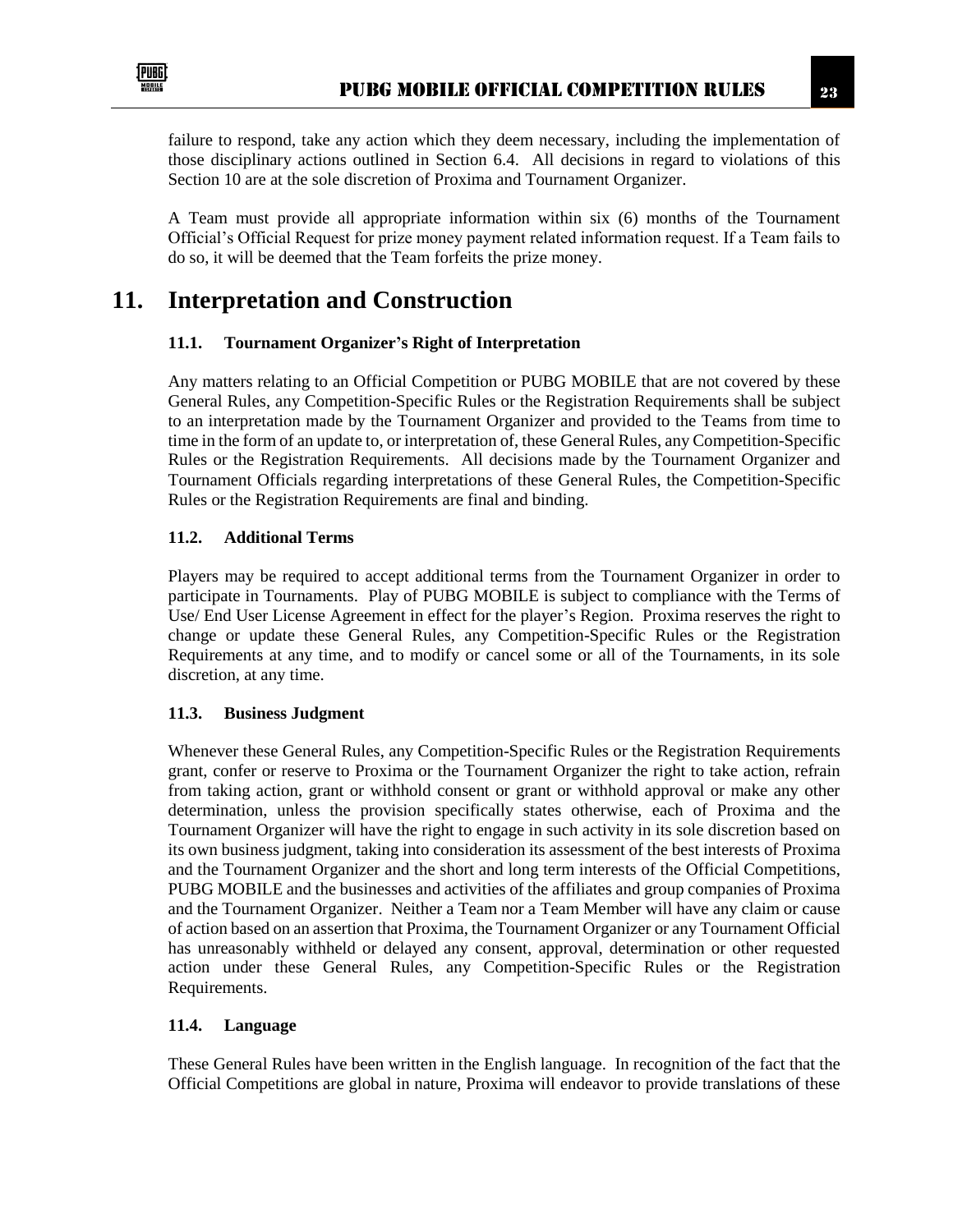

General Rules into other languages in the Regions. In the event of a conflict in interpretation between the English version and such translation, the English version shall control.

### <span id="page-24-0"></span>**11.5. Conflicts**

In the event of a conflict in interpretation between these General Rules and the Registration Requirements, these General Rules shall control. In the event of a conflict in interpretation between these General Rules and any Competition-Specific Rules, the provisions that are most protective of Proxima (as determined by Proxima) will control. In the event of a conflict in interpretation between the provisions of these General Terms and the provisions in any Appendix, the provisions that are most protective of Proxima (as determined by Proxima) will control.

# <span id="page-24-1"></span>**12. Changelog**

Any material changes to this document will be listed in this document will be listed in this Changelog section.

| Version 1.0.0 | 8/04/2020  | Initial draft approved and published.                                                                                                                                                                                                                                                                                                           |
|---------------|------------|-------------------------------------------------------------------------------------------------------------------------------------------------------------------------------------------------------------------------------------------------------------------------------------------------------------------------------------------------|
| Version 1.1.0 | 11/09/2020 | Added scoring table and regional requirement details.<br>Updated the tiebreaker rules.<br>Removed the outdated information about PUBG MOBILE World<br>League and updated the outdated PUBG MOBILE World<br>Championship information to PUBG MOBILE<br>Global<br>Championship.<br>Added a clause under 6.2.2. Cheating to provide clarification. |
| Version 1.2.0 | 1/29/2021  | Removed the clause stating that player age eligibility vary by<br>country.<br>Removed 6 month prior requirement for residency.<br>Added a new clause about Team Flipping.<br>Added cryptocurrency to the Initial Red Flag sponsorship list.                                                                                                     |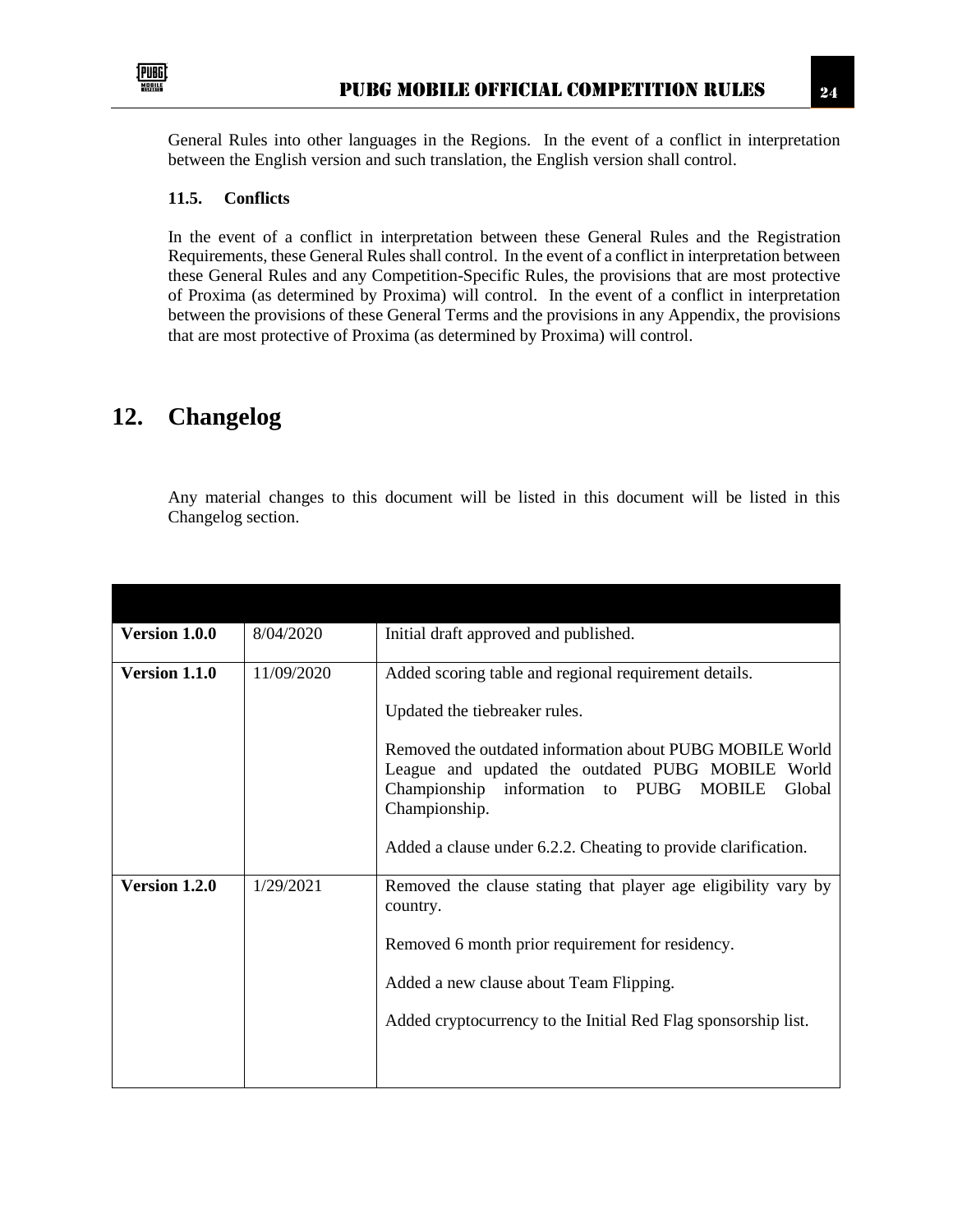

| Version 1.2.1 | 6/23/2021 | Updated game distribution country list.                                                              |
|---------------|-----------|------------------------------------------------------------------------------------------------------|
|               |           | Added Player Equipment clause.                                                                       |
|               |           | Removed information about outdated EMEA League.                                                      |
|               |           | Removed talcum powder and cell phone screen protector from<br>prohibited items to use.               |
| Version 1.2.2 | 8/20/2021 | Aim Assist and Sound Visualization features are disabled at<br>PMPL or higher level of competition.  |
| Version 1.3.0 | 4/15/2022 | Updated Official Competitions covered under the Official<br>Competition Rulebook.                    |
|               |           | Updated Official Competition roster size requirement.                                                |
|               |           | Added team sponsor and jersey submission to roster submission<br>requirement.                        |
|               |           | Updated Transfer Periods to take place twice a year.                                                 |
|               |           | Added Pro League Qualifiers as new Pro-Level Experience<br><b>Official Competition</b>               |
|               |           | Updated Pro-Level Experience player restrictions for roster<br>change.                               |
|               |           | Added guidelines about academy or female roster teams.                                               |
|               |           | <b>Updated Sanctions.</b>                                                                            |
|               |           | Set the response deadline for Official Competition prize money<br>payment information at six months. |
|               |           | Updated Glossary of Terms.                                                                           |
|               |           | Updated Official Competition Structure Overview.                                                     |
|               |           | Updated PMPL players' third party tournament participation<br>guideline.                             |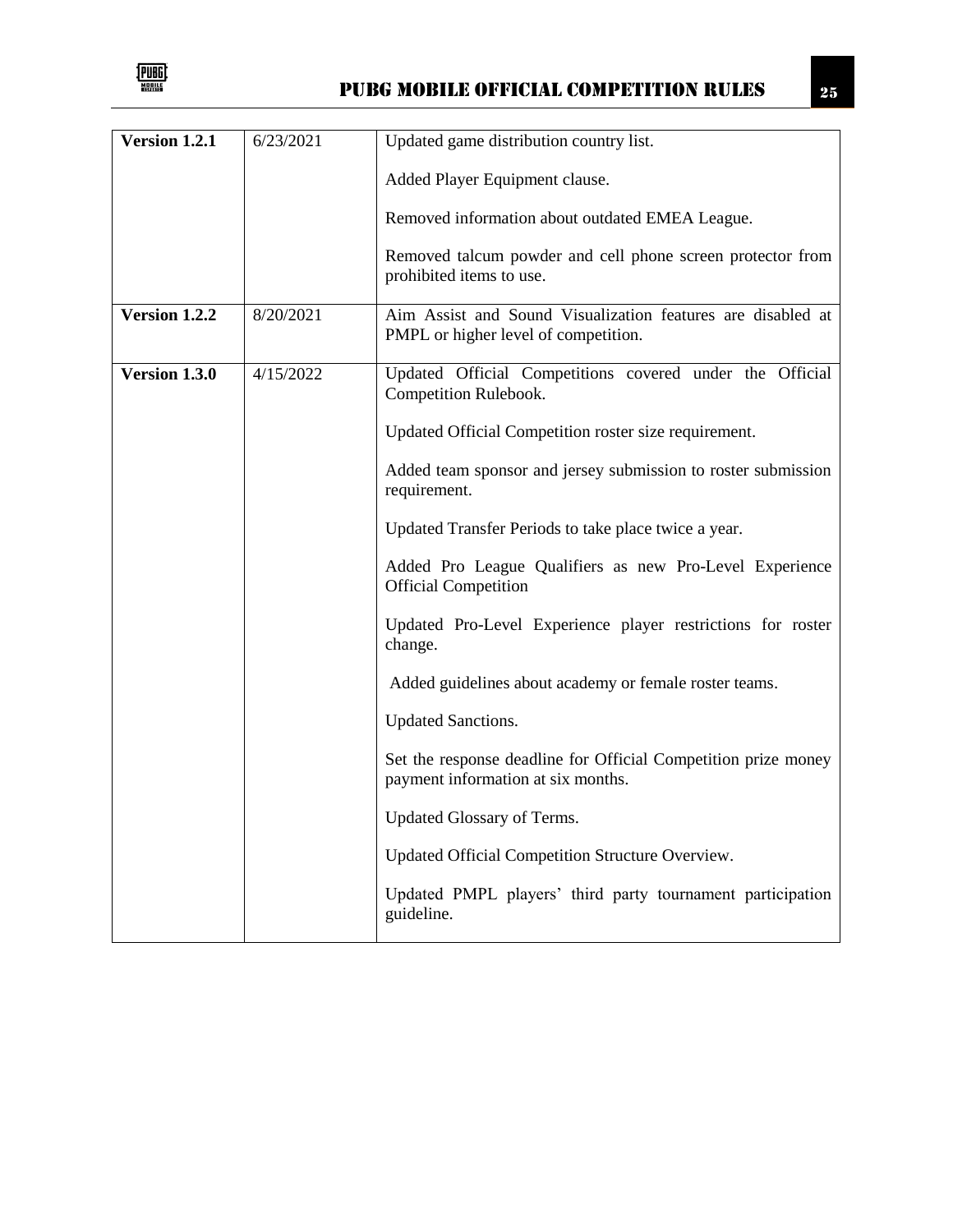<span id="page-26-0"></span>

# **APPENDIX 1 - GLOSSARY OF TERMS**

**"Arbitration Rules"** means the Administered Arbitration Rules of the Hong Kong International Arbitration Centre in force at the time a notice of arbitration is submitted under Section 9.3.

**"Club Open"** means the PUBG MOBILE Club Open.

**"Competition-Specific Rules"** means rules that apply to one specific Official Competition and not to others, and any updates, amendments or supplements to the foregoing.

**"Feedback"** means suggestions, comments or other feedback.

**"FPP"** means the "First Person Perspective" game mode of PUBG MOBILE.

**"Gamer Tag"** means a Team Member's gamer tag or in-game nickname.

**"General Rules"** means (1) these PUBG MOBILE Official Competition Rules, including the General Terms and each Appendix attached hereto; (2) the Registration Requirements; and (3) any updates, amendments or supplements to the foregoing.

**"LAN Event"** means any live, in-person Tournament.

**"Media Event"** means media interviews, press briefings, streaming sessions, sponsor events, photo or video shoots, charitable events, webcasts, podcasts, chats and other media events that are organized by Proxima or the Tournament Organizer in connection with the marketing and promotion of the Official Competition and/or PUBG MOBILE.

**"National/Regional Championship"** means the PUBG MOBILE National/Regional Championship.

**"Official Competition"** means an official competition that features play of PUBG MOBILE at an elite level that has been designated as an Official Competition by Proxima, including the PUBG MOBILE National/Regional Championship, PUBG MOBILE Pro League, PUBG MOBILE World Invitational, and PUBG MOBILE Global Championship.

**"Online Event"** means (1) any online Tournament, including any online qualifiers, that are part of an Official Competition, and (2) any Tournament that is ordinarily held live and in-person but that has been moved online due to health and safety concerns or the requirements of a governmental authority.

**"Owner"** means any individual or group registered as an owner of a Team during its registration for the Official Competition.

**"Pro League"** means the PUBG MOBILE Pro League.

**"Pro-Level Experience"** has the meaning specified in Section 3.3.2(A).

**"Proxima"** means Proxima Beta Pte. Limited.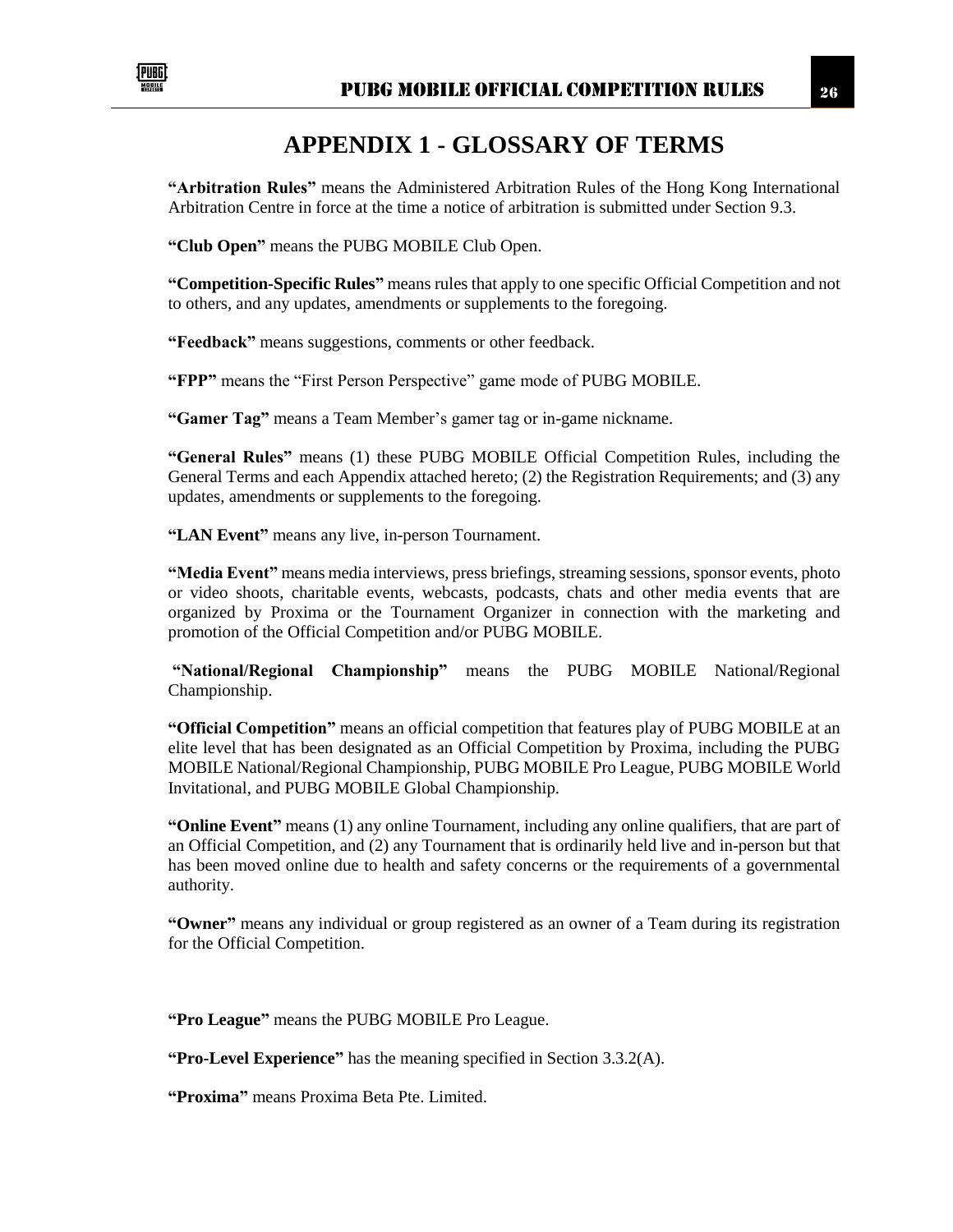

**"Proxima Parties"** means Proxima, the Tournament Organizer or any their respective affiliates and/or licensors.

**"PUBG MOBILE"** means the mobile game *"PlayerUnknown's Battlegrounds Mobile"*.

**"Red Flag List"** means the list of prohibited product or service categories.

**"Region"** means the region in which a Team competes in Official Competitions, as published on <https://esports.pubgmobile.com/clubopen/> or as may be determined by Tournament Officials.

**"Registration Requirements"** means the registration procedures, requirements and rules that are displayed on the PUBG MOBILE website at the time of registration, including any updates, amendments or supplements thereto.

**"Resident"** means either (i) a lawful resident of a jurisdiction in a particular Region on the date that the player registers for the Official Competition, or (ii) a citizen or national of a country in such Region.

**"Season"** means the period starting with the first official game of an Official Competition and ending with the final game of the Official Competition.

**"Split"** means scheduled play for the Pro League that will occur over an approximately threemonth period of time.

**"Starter"** means any of the four players in a Team's starting lineup.

**"Substitute"** means up to two substitute players on a Team's roster.

**"Team"** means has the meaning specified in the Background and Purpose section above and includes the four to six-person squad that participates in the Official Competition.

**"Team Captain"** means the player for a Team that is designated as captain when completing the online Registration Requirements.

**"Team Manager"** means the individual designated as a manager of the Team during its registration for the Official Competition.

**"Team Members"** means each Team's players, managers, coaches, and Owners.

**"Tencent"** means Tencent Holdings Limited.

**"Tournament"** means any tournament, match, game or event that is part of an Official Competition.

**"Tournament Game"** means an instance of competition of PUBG MOBILE that is played until all but one participating Team is eliminated or disqualified.

**"Tournament Officials"** means the officials, referees and administrators designated by the Tournament Organizer to operate a Tournament.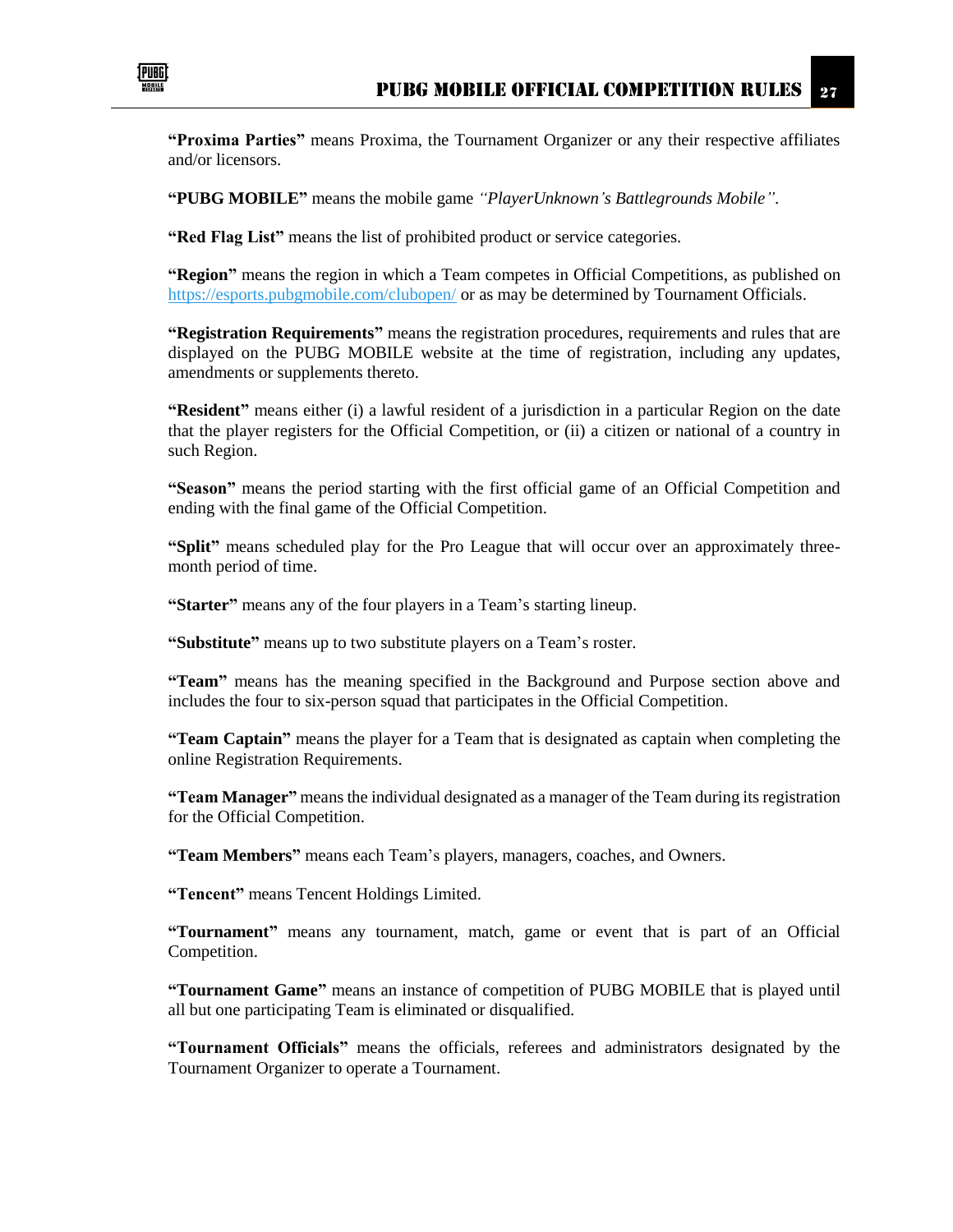

**"Tournament Organizer"** means any third-party tournament organizer designated by Proxima to operate a Tournament.

**"TPP"** means the "Third Person Perspective" game mode of PUBG MOBILE.

**"Transfer Period"** has the meaning specified in Section 3.3.

**"Global Championship"** means Tournament among the top Teams from each Region at the end of each year.

\* \* \*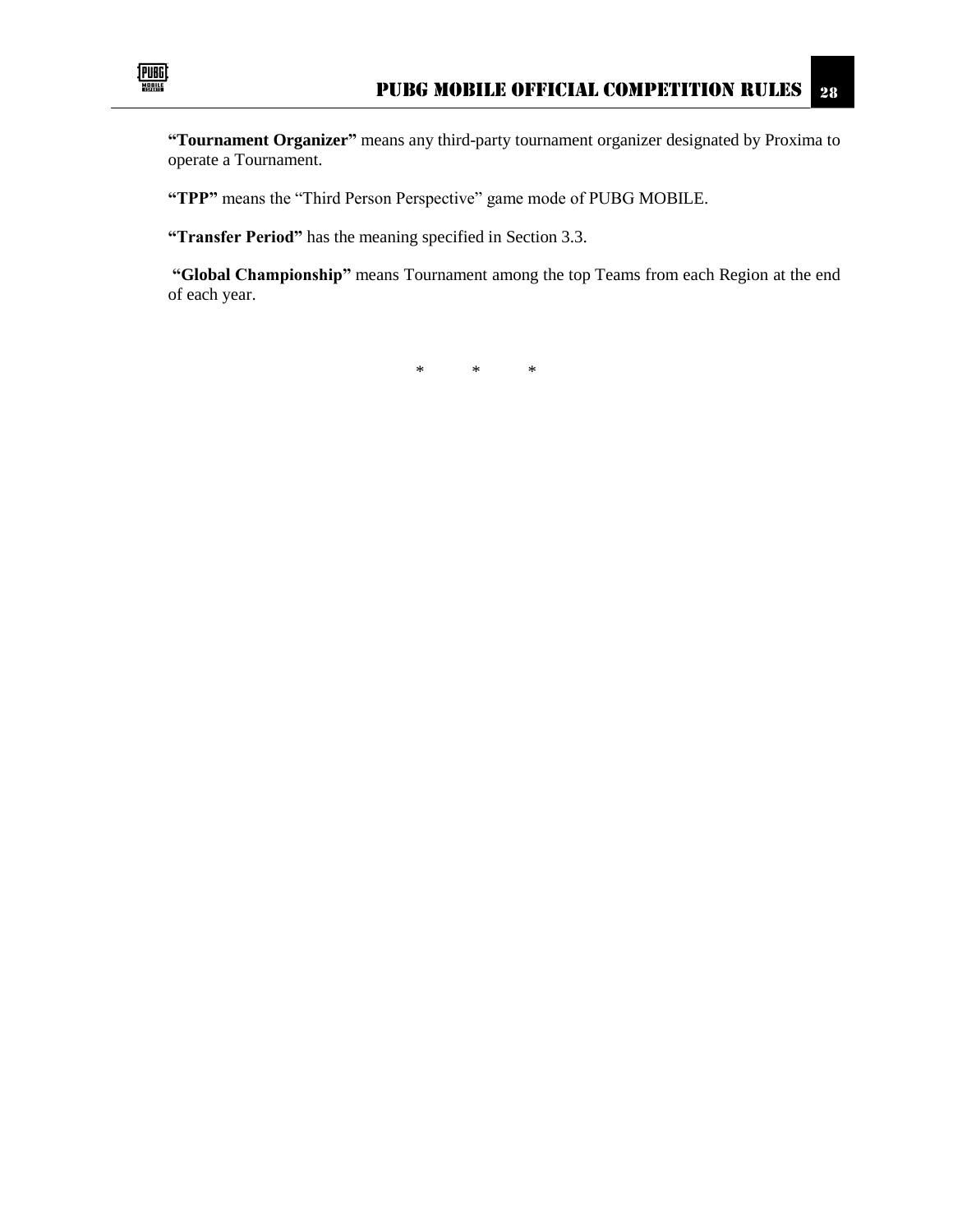

### <span id="page-29-0"></span>**APPENDIX 2 – OFFICIAL COMPETITION STRUCTURE**

The Glossary of Terms in Appendix 1 has helpful definitions and explanations that are applicable this Appendix.

# <span id="page-29-1"></span>**1. Overview**

PUBG MOBILE ecosystem has broaden its path and there are newly added path-to-pro for teams.

PMCO is a region based official amateur tournament that takes place each Spring and Fall season. Teams can also register and compete in other third party tournaments that cover their own team base as well as City Tournament with national focus or Campus Championship. These competitions may provide qualification points or slots to the PUBG MOBILE National/Regional Championship.

The National/Regional Championship is new pinnacle platform for semi-pro and amateur teams and will also act as a relegation tournament from the Pro League. This will be held once at the end of the year for aspiring teams to qualify for the subsequent year's Pro League.

Pro League players are not allowed to participate in third party tournaments that grant points or sl ots to qualify for PMNC and PMCO.

Top performing teams from each Pro League and their Spring Finals will earn the opportunity to compete at the Summer's Mid Season Tournament. Top performing teams from both Pro League seasons and other methods to earn the opportunity to compete at the Global Championship towards the year-end.

### <span id="page-29-3"></span><span id="page-29-2"></span>**2. Scoring System**

### **2.1. Scoring**

Scoring for each Tournament Game will be based on each Team's final kill count, in-game placement, and compensation point (if any).

| <b>Placement</b> | <b>Points</b>  |
|------------------|----------------|
| 1                | 15             |
| $\overline{2}$   | 12             |
| 3                | 10             |
| $\overline{4}$   | 8              |
| 5                | 6              |
| 6                | $\overline{4}$ |
| 7                | $\overline{2}$ |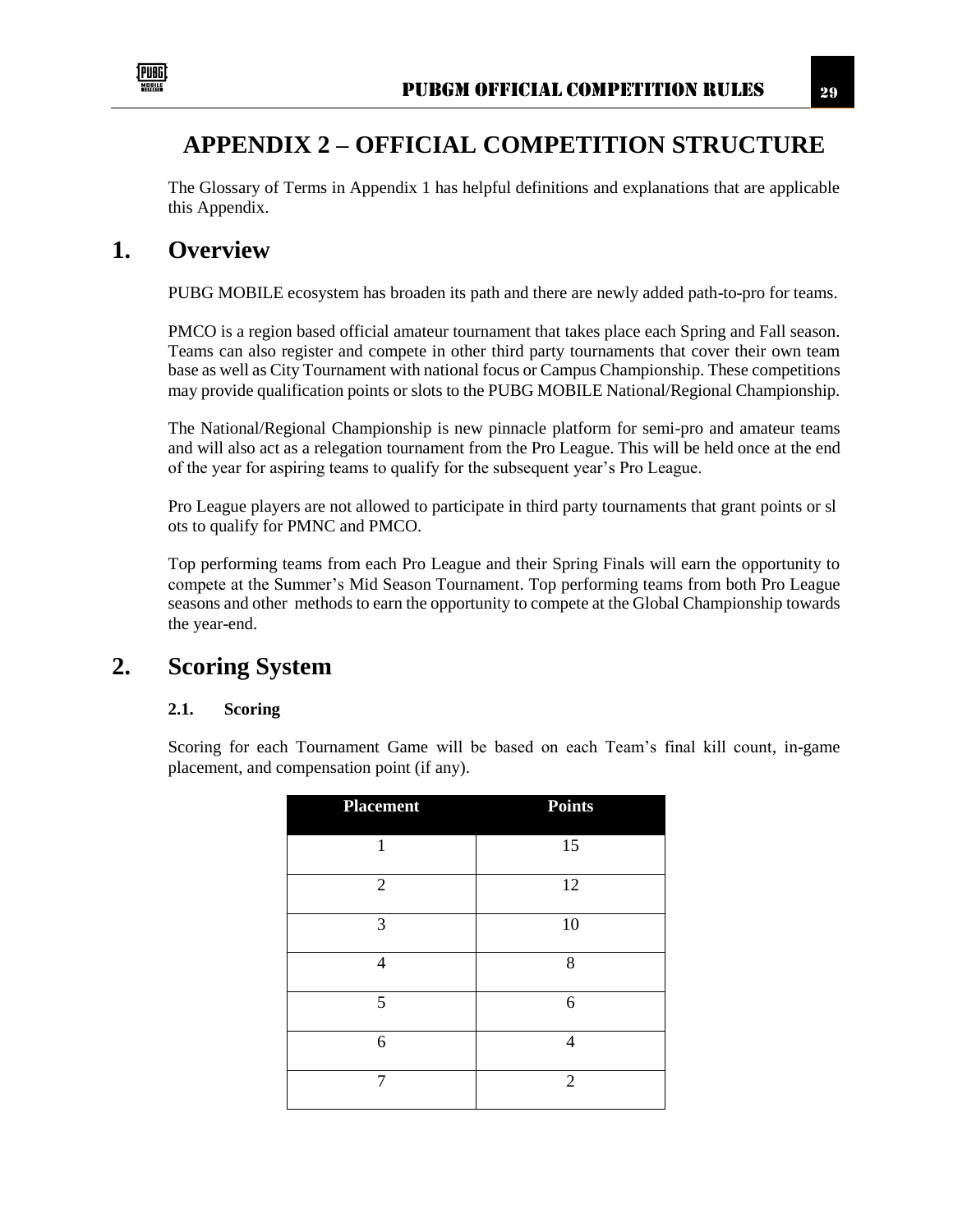

| $8 - 12$ |  |
|----------|--|
| $13-16$  |  |

Every kill is worth 1 point.

### <span id="page-30-0"></span>**2.2. Tiebreakers**

Ties between two Teams during Official Competitions will be determined in the order of (a) total times of winning the first placement across all Tournament Games in the applicable Split or Season; (b) total accumulated placement points across all Tournament Games in the applicable Split or Season; (c) total accumulated kills across all Tournament Games in the applicable Split or Season; and (d) placement in the most recent match of the Tournament.

### <span id="page-30-1"></span>**2.3. Compensation Point**

Two points will be awarded to the team as Compensation Points if a character gets pulled back up to the sky with a parachute before landing and gets killed by an enemy team during the second landing or within 60 seconds upon the second landing. The affected player must report to the tournament admin on one's team channel on the appropriate platform within 3 minutes after the character is killed and submit the recording file of game screen within 30 minutes after the final match of the day. Tournament admin will check the file for confirmation and grant Compensation Points. No Compensation Point will be given out without screen recording file unless it can be confirmed by other way.

### <span id="page-30-2"></span>**3. In-game Settings**

Aim Assist is disabled at PMPL or higher level of competition.

Sound visualization is disabled at PMPL or higher level of competition.

### <span id="page-30-3"></span>**4. Prizes**

Prizes may be awarded to successful Teams and individual players at or following a Tournament. In general, the prizes earned by a Team or player will be delivered directly to the Owners of the Team, and the Owners shall be responsible for dividing the prize and paying it to players and others who contributed to the victory. Each Team or player that has been declared the winner of a prize in the Tournament will not be an official winner unless (a) the Team or player is eligible to receive the prize under applicable law; (b) the winning player executes (or has a parent or legal guardian execute) an affidavit of eligibility, liability release and/or any other documentation required by Proxima; and (c) the Owners of the winning Team execute an affidavit of eligibility, liability release, and/or any other documentation required by Proxima. Failure to sign and return all prize documentation to the Tournament Organizer or Tournament Officials may result in forfeiture and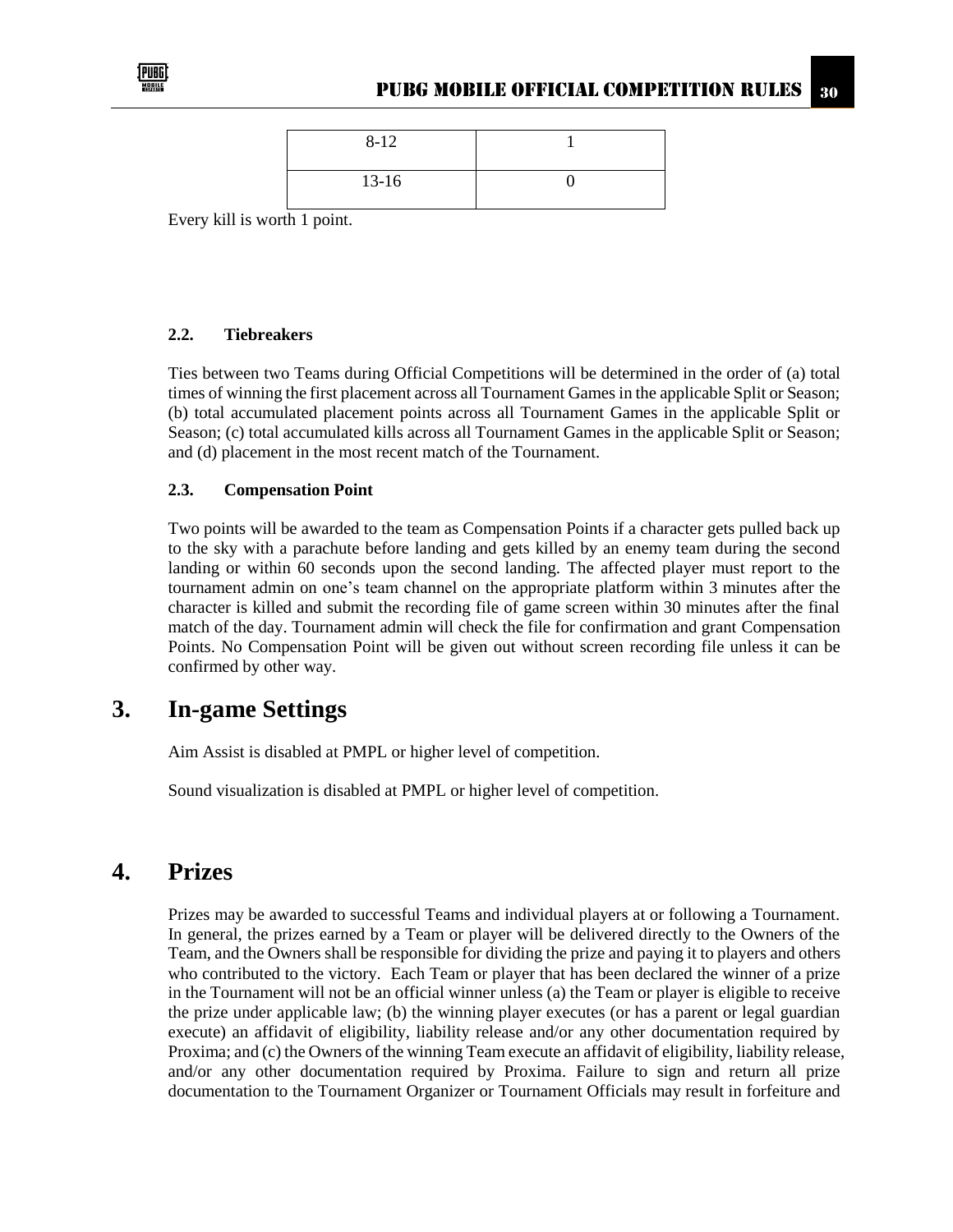

loss of the prize. The failure to take delivery of any prize within a reasonable time after the close of the Tournament may result in forfeiture and loss of the prize. National, state and local taxes, including VAT taxes, which are associated with the receipt or use of any prizes are the sole responsibility of the winner. All cash prizes will be paid in US dollars. Winners must complete and submit to the Tournament Organizer all governmental and tax forms required to receive a cash prize in the country in which LAN Events are held. Prizes are not transferable.

\* \* \*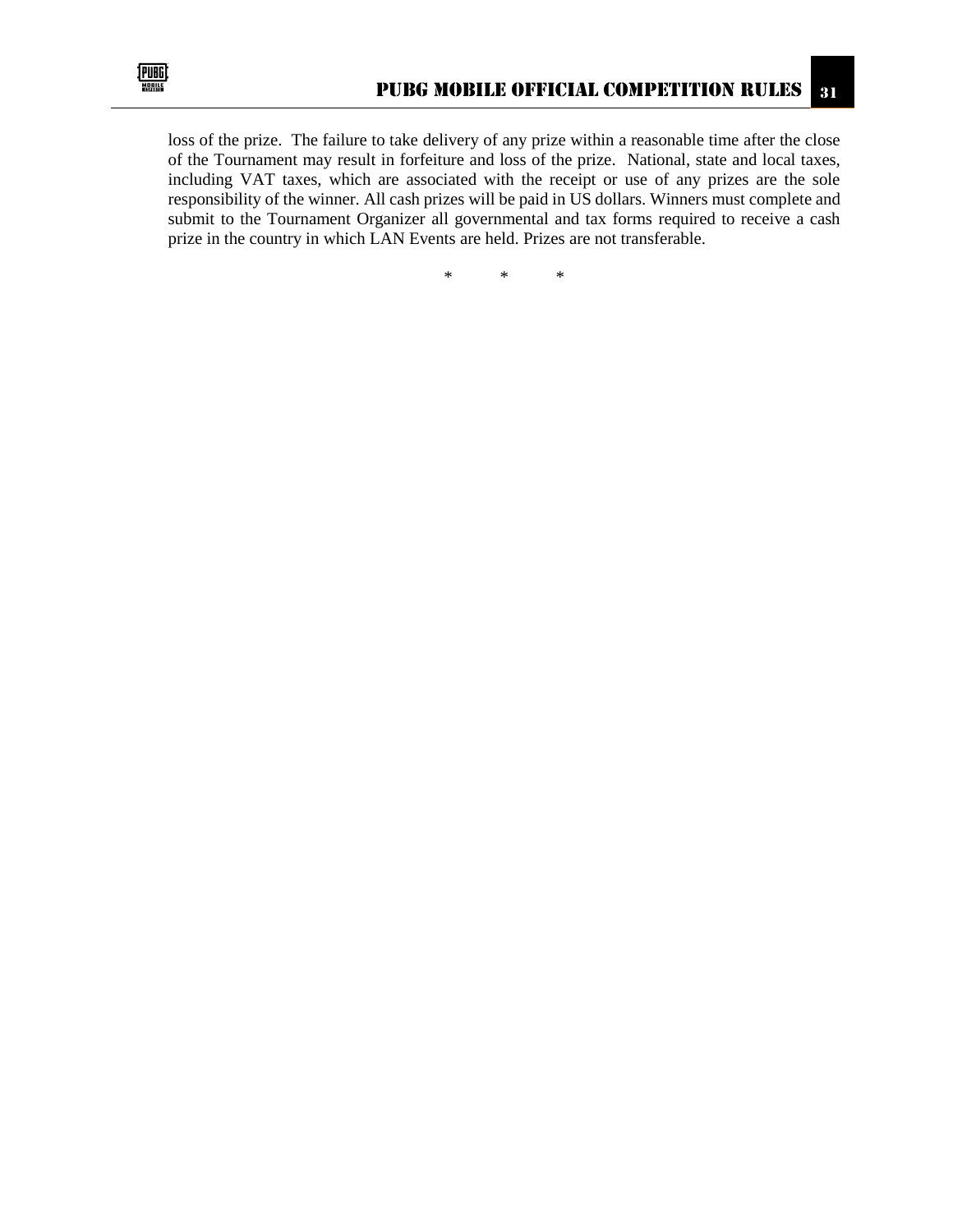

# <span id="page-32-0"></span>**APPENDIX 3 - TEAM MEMBER CERTIFICATE AND ACCEPTANCE FORM**



### TEAM MEMBER CERTIFICATE AND ACCEPTANCE FORM

 **Instructions:** The PUBG MOBILE Official Competition Rules, and any rules specific to individual Official Competitions (collectively, the **"Competition Rules"**), govern the conduct of players, coaches, and managers of each team in PUBG MOBILE official competitions (**"Official Competitions"**). In order to participate in an Official Competition, all players, coaches, managers and other participants (**"Team Members"**) must accept the Competition Rules. By completing and signing this Team Member Certificate and Acceptance Form (**"Team Member Form"**), the Team Member listed below (**"you"**) agrees to follow and comply with the Competition Rules. If you fail or refuse to sign this Team Member Form, then you will not be permitted to participate in any Official Competitions or any related events.

| <b>Team Member Information:</b>                   |                                         |      |  |
|---------------------------------------------------|-----------------------------------------|------|--|
| <b>First Name:</b>                                | <b>Last Name:</b>                       |      |  |
| Email Address (used on your PUBG MOBILE Account): | Date of Birth:                          | Age: |  |
| Citizenship:                                      | <b>Jurisdiction of Legal Residency:</b> |      |  |

#### **Acceptance of the Competition Rules:**

You hereby acknowledge receipt of, or access to, the Competition Rules. You understand that your compliance with the Competition Rules is a condition of your participation as a player, coach, or manager of a team in any Official Competition. You acknowledge that Proxima Beta Pte. Limited (**"Proxima"**) and its affiliates and subcontractors (including any third-party tournament organizer designated or retained by Proxima to operate an Official Competition (the **"Tournament Organizer"**) reserve the right in their sole discretion to impose discipline for any conduct that violates the Competition Rules, including public reprimands, fines, suspensions, debarment and/or disqualifications. You acknowledge that the Competition Rules are necessary to ensure fair play and preserve the integrity of all games, matches and tournaments and all other Proxima-organized promotional events, marketing events, streaming sessions and related events, including meals, fan engagement events, media and sponsor events and other calendar items in the Official Competition schedule (**"Official Competition Events"**). You have carefully read and you understand the Competition Rules, and agree to be bound by their terms. You understand and support the standards set forth in the Competition Rules, and you will act in accordance with them.

#### **Acceptance of Other Legal Terms:**

You hereby accept and agree to be bound by, any legal terms and conditions that relate to an Official Competition Event and that are printed on tickets, presented during the ticket purchase process, displayed on signage at the venue where any Official Competition Event takes place or otherwise legally binding on people who attend an Official Competition Event. You further agree that you shall be legally responsible for any violation of any such terms and conditions that you commit.

#### **License to Use Name and Likeness:**

Without in any way limiting the licenses granted by you pursuant to Section 7 (Use of Names and Likenesses) of the PUBG MOBILE Official Competition Rules, you hereby grant Tencent Holdings Limited (**"Tencent"**), Proxima, the Tournament Organizer, and their respective affiliates (A) permission to live-stream, broadcast or record your play of PUBG MOBILE at any Tournament or part thereof, and (B) a royalty-free, fully paid-up, worldwide right and license (with the right to grant sublicenses) to copy, publish, distribute, edit, host, store and otherwise use and display your full name, Gamer Tag, photograph, likeness, image, avatar, voice, video, in-game persona, game play statistics, and biographical information, and create derivative works of the foregoing items, in any and all present and future media, on or in connection with (i) the broadcast or streaming of any coverage of all or any part of a Tournament; (ii) the marketing and promotion of Official Competitions or any Tournament or part thereof; and (iii) the marketing and promotion of PUBG MOBILE.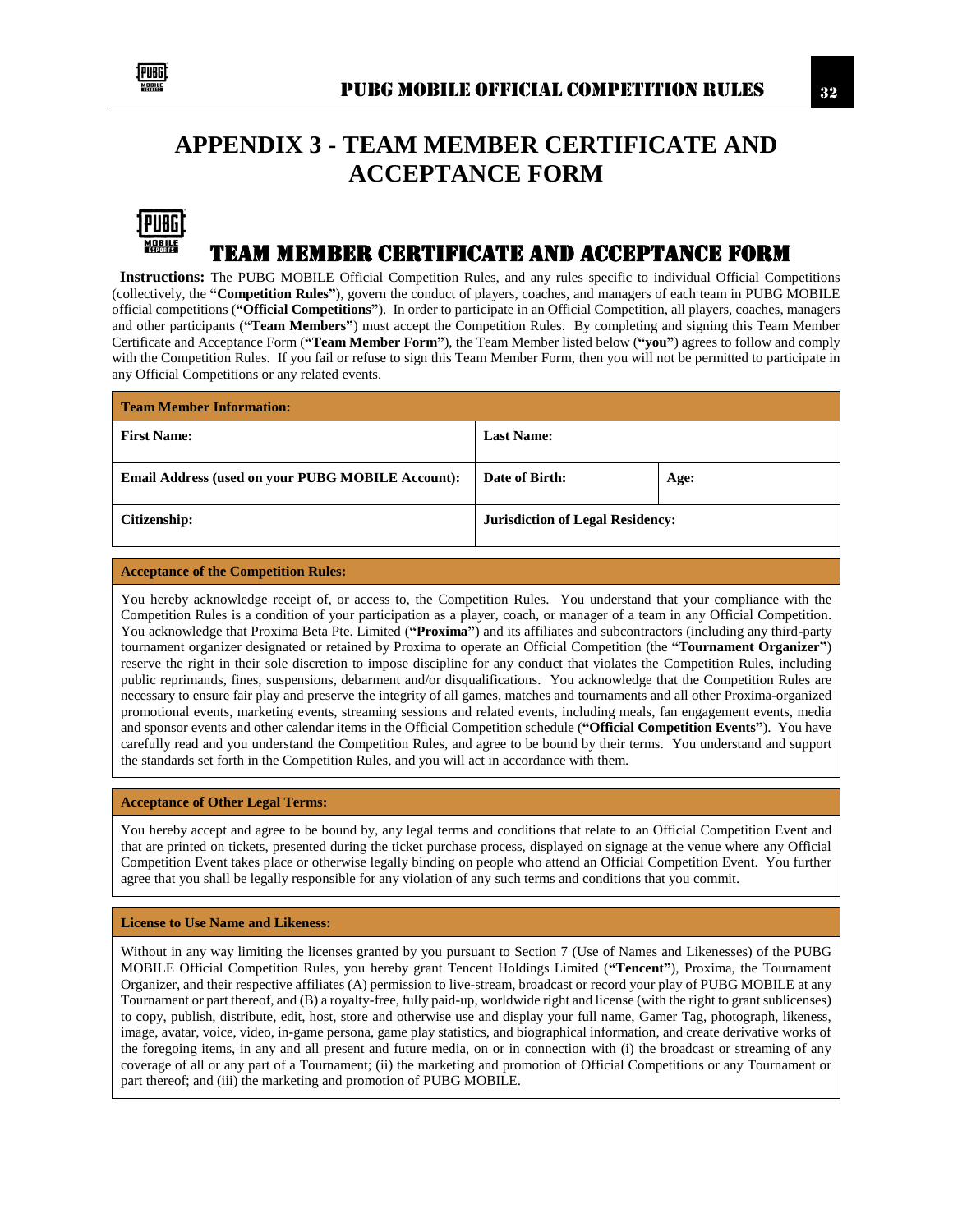

#### **Limitations of Liability:**

WITHOUT IN ANY WAY LIMITING THE PROVISIONS IN SECTION 8 (LIMITATIONS OF LIABILITY) OF THE PUBG MOBILE OFFICIAL COMPETITION RULES, YOU AGREE THAT THE LIABILITY OF PROXIMA, TENCENT, TOURNAMENT ORGANIZER, KRAFTON, INC. (FORMERLY BLUEHOLE) AND THEIR RESPECTIVE OFFICERS, DIRECTORS, AGENTS OR EMPLOYEES (THE FOREGOING, COLLECTIVELY, THE **"PROXIMA GROUP"**) TO YOU FOR ALL HARM, DAMAGES, INJURY OR LOSS SHALL BE LIMITED TO YOUR DIRECT DAMAGES IN AN AMOUNT NOT TO EXCEED US\$ 500.00, AND THIS SHALL BE YOUR ONLY REMEDY REGARDLESS OF WHAT LEGAL THEORY IS USED TO DETERMINE THAT ANY MEMBER OF THE PROXIMA GROUP WAS LIABLE FOR THE HARM, DAMAGES, INJURY OR LOSS. MULTIPLE CLAIMS WILL NOT EXPAND THIS LIMITATION. YOU FURTHER AGREE TO THE OTHER DISCLAIMERS AND LIMITATIONS OF LIABILITY IN SECTION 8 OF THE PUBG MOBILE OFFICIAL COMPETITION RULES. TO THE FULLEST EXTENT PERMITTED BY APPLICABLE LAW, YOU ACKNOWLEDGE THAT YOU ARE AWARE OF THE RISKS, DANGERS AND HAZARDS ASSOCIATED WITH ESPORTS COMPETITIONS AND PLAY OF THE GAME AT THE ELITE LEVEL AND YOU FREELY ACCEPT AND FULLY ASSUME ALL SUCH RISKS, DANGERS AND HAZARDS AND THE POSSIBILITY OF PERSONAL INJURY, DEATH, PROPERTY DAMAGE OR LOSS RESULTING FROM YOUR PARTICIPATION IN SUCH ACTIVITIES.

#### **No Employment Relationship with Proxima:**

You hereby acknowledge and agree that by adopting and enforcing the Competition Rules, no employment relationship is intended by or created between Proxima or Tournament Organizer and yourself, and nothing in the Competition Rules may be construed or reasonably relied upon as evidence that Proxima or the Tournament Organizer is your employer or a joint-employer and/or co-employer. The relationship contemplated between Proxima and/or Tournament Organizer and your team (**"Team"**) is that of an independent contractor. You acknowledge and agree that you are employed solely by your Team, and not by Proxima or Tournament Organizer.

#### **Other Terms and Conditions:**

This Team Member Form shall be governed by the laws of the Hong Kong Special Administrative Region without regard to choice of law principles. This Team Member Form shall be effective and binding upon your heirs, next of kin, executors, administrators, permited assigns and representatives. You agree that you may not assign, delegate or otherwise transfer this Team Member Form. Any dispute with or claim against Proxima or any other member of the Proxima Group arising out of or based on this Team Member Form or your participation in any Official Competition shall be governed by Section 9 (Dispute Resolution) of the PUBG MOBILE Official Competition Rules. Except as provided in the PUBG MOBILE Official Competition Rules, if any provision of this Team Member Form is so broad as to be unenforceable, such provision shall be interpreted to be only so broad as is enforceable. In entering into this Team Member Form you are not relying on any oral or written statements or representations made by any person or entity with respect to any Official Competition. This Team Member Form is in addition to, and not in lieu of, the PUBG MOBILE Official Competition Rules and may not be amended except by a written amendment signed by an authorized representative of Proxima. In the event of a conflict between the PUBG MOBILE Official Competition Rules and this Team Member Form, the PUBG MOBILE Official Competition Rules shall govern and control.

| <b>Signature of Team Member:</b> | Date Signed: |
|----------------------------------|--------------|
| $\Lambda$                        |              |

\* \* \*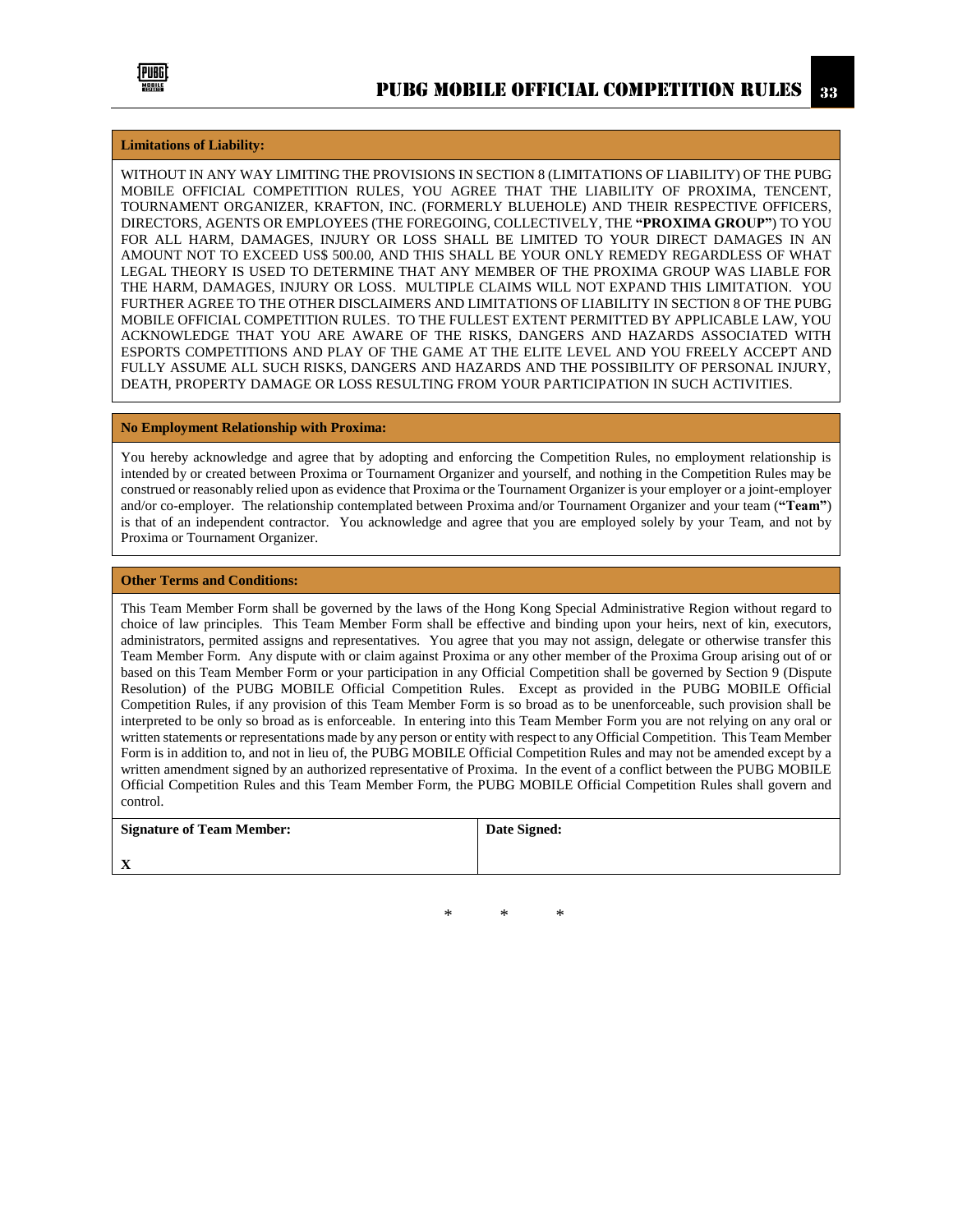

### **APPENDIX 4 - PARENT OR GUARDIAN CONSENT**

<span id="page-34-0"></span>

### PARENT OR GUARDIAN CONSENT FORM

**Background and Purpose:** Welcome to our official competition for *PlayerUnknown's Battlegrounds Mobile* (**"PUBG MOBILE"**, and such competitions, **"Official Competitions"**). We're happy you could join us. Official Competition events are intended for adult competitors, viewers and participants. A minor may attend, compete or participate in an Official Competition Event if his or her parent or legal guardian has granted consent. In this form (the **"Consent Form"**) the parent or legal guardian named below (**"you"** or **"Guardian"**) agrees to the following legal terms and conditions relating to the attendance of the minor named below (**"Minor"**) at any Official Competition event that such minor attends or competes or participates in and at and any related events, including meals, fan engagement events, media and sponsor events, etc. (**"Official Competition Event"**).

| <b>Minor Information:</b>     |                                |  |
|-------------------------------|--------------------------------|--|
| <b>Minor Name:</b>            | Date of Birth:                 |  |
| <b>Parent/ Guardian Name:</b> | <b>Parent/ Guardian Email:</b> |  |
| <b>Event Name:</b>            | <b>Event Date:</b>             |  |

You, the undersigned, certify that you are the parent or legal guardian of the Minor named above. You understand that your permission and authorization is required for the Minor to attend, compete or participate in the Official Competition Event. You also understand that the Minor will not be permitted to attend, compete or participate in the Official Competition Event unless you provide your permission by signing this Consent Form. Your signature on this Consent Form is evidence of your understanding and acceptance of the terms and conditions set forth below:

**1. Consent to Participate**. You hereby give permission for the Minor to attend, compete and participate in the Official Competition Event. You accept all responsibility for, and you assume all risk of loss and liability for, any damages and injuries that Minor may suffer or sustain as a result of his or her attendance or competition or participation at the Official Competition Event.

**2**. **Release of Event Organizers.** You hereby release Proxima Beta Pte. Limited (**"Proxima"**), the organizer of the Official Competition Event (**"Tournament Organizer"**), Tencent Holdings Limited (**"Tencent"**), Krafton, Inc. (formerly Bluehole), and their respective affiliates and subsidiary organizations, together with all of their respective shareholders, directors, officers, employees, independent contractors, investors, insurers, and agents (the **"Proxima Group"**), from any and all claims, liability, or causes of action of any kind arising anywhere in the world, whether based on negligence, breach of contract or duty or otherwise, for property damage, personal injury, or death, arising from or related to the Minor's attendance, competition or participation in the Official Competition Event.

**3. Acceptance of Other Legal Terms.** You hereby accept, on behalf of the Minor, and agree to be bound by, any legal terms and conditions that relate to the Official Competition Event and that are printed on tickets, presented during the ticket purchase process, displayed on signage at the venue where the Official Competition Event takes place or otherwise legally binding on people who attend the Official Competition Event. You further agree that you shall be legally responsible for any violation of any such terms and conditions by the Minor.

**4. Video of the Minor.** On behalf of the Minor, you hereby grant the Proxima Group, their sponsors and their respective affiliates, streaming partners, assigns and licensees an unrestricted right to video, photograph and record the Minor during the Official Competition Event and to stream, broadcast, display and/or otherwise use the Minor's name, image, likeness, voice, audiovisual recording and biographical data throughout the world in perpetuity, in any form or media now known or hereafter devised, for advertising and publicity purposes, without compensation to you or the Minor. You acknowledge and agree, on behalf of the Minor, that all Official Competition Event performances, streams, broadcasts, and recordings, and all data and statistics collected during the Official Competition Event, are the sole property of the Proxima Group, who may copy, edit, perform, broadcast, re-post and otherwise use them however they choose. You hereby irrevocably transfer and assign any rights that you or the Minor may have or acquire in these performances, streams, broadcasts, recordings, data and statistics to the Proxima Group.

**5. Indemnification**. You hereby agree to indemnify, defend and hold harmless the Proxima Group from and against any claim, liability, or cause of action of any kind arising from or related to the Minor's attendance, competition or participation at the Official Competition Event. You accept full responsibility for all medical expenses and emergency treatment arising from or related to the Minor's attendance, competition or participation at the Official Competition Event.

**6. Governing Law and Other Terms**. This Consent Form (including any questions relating to its existence, validity or scope) shall be governed by the laws of the Hong Kong Special Administrative Region without regard to choice of law principles. This Consent Form shall be effective and binding upon the Minor's heirs, next of kin, executors, administrators, assigns and representatives. If any provision of this Consent Form is so broad as to be unenforceable, such provision shall be interpreted to be only so broad as is enforceable. In entering into this Consent Form you are not relying on any oral or written statements or representations made by any person with respect to the Official